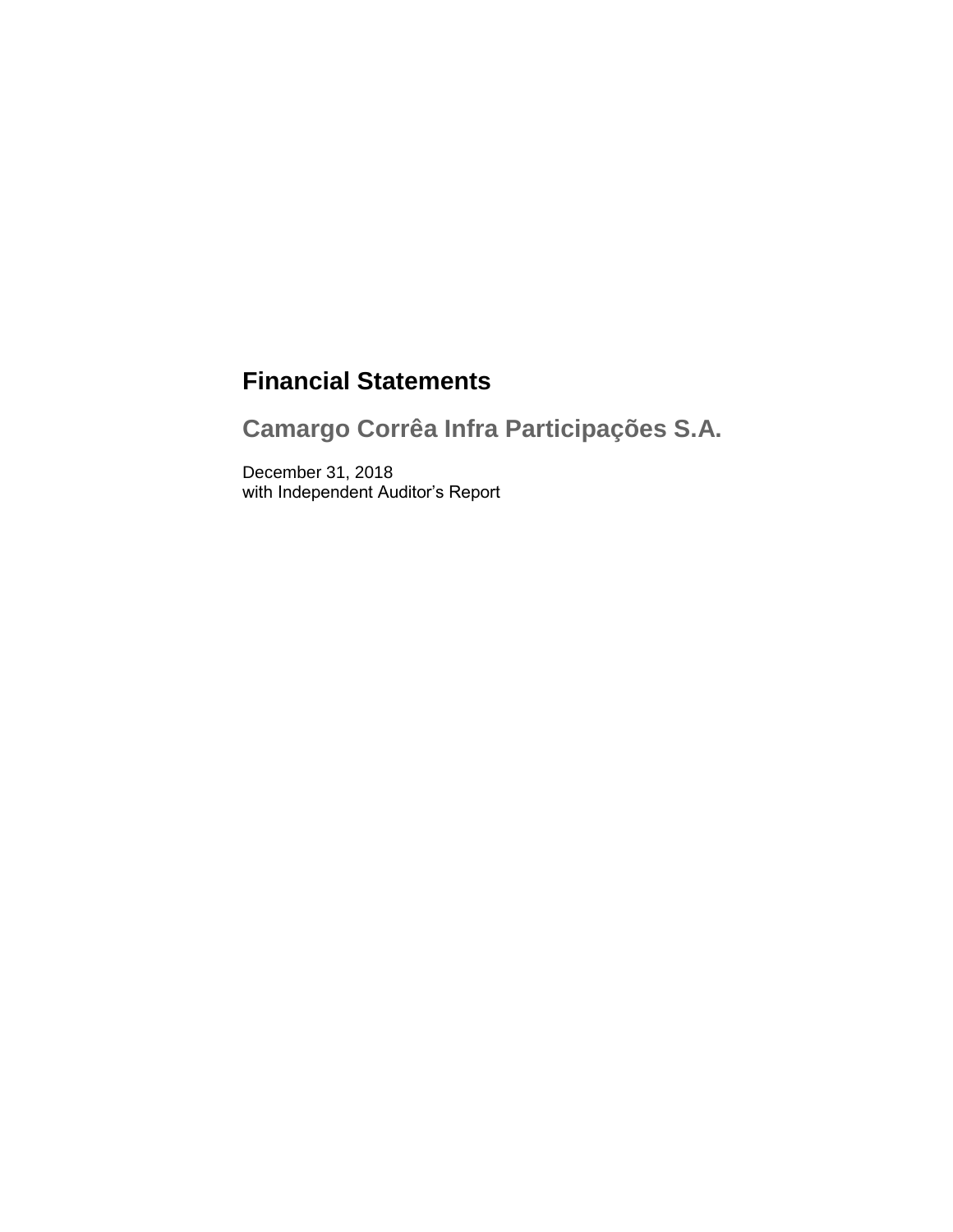**Financial statements** 

December 31, 2018

Contents

| Audited financial statements |  |
|------------------------------|--|
|                              |  |
|                              |  |
|                              |  |
|                              |  |
|                              |  |
|                              |  |
|                              |  |
|                              |  |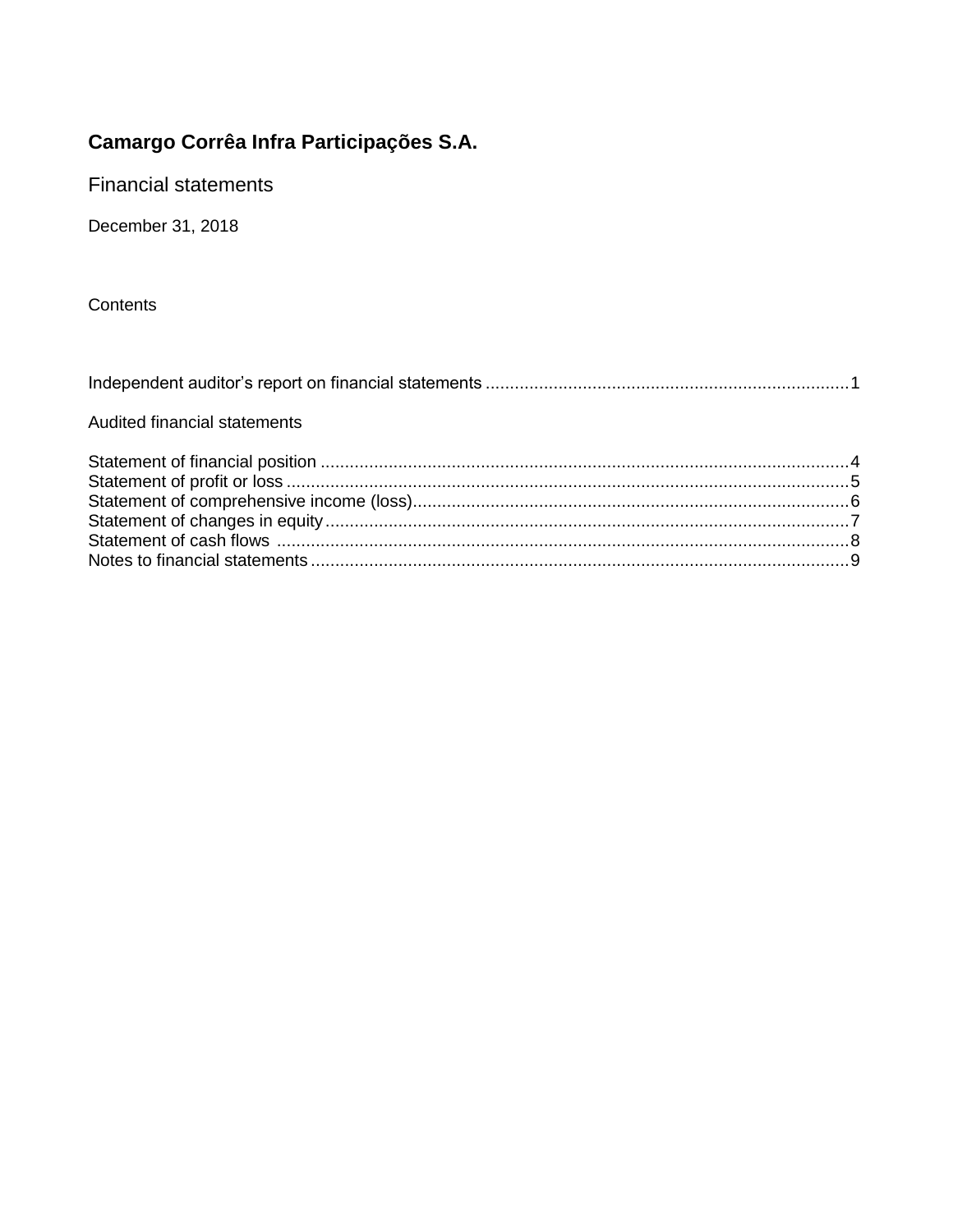

**São Paulo Corporate Towers** Av. Presidente Juscelino Kubitschek, 1,909 Vila Nova Conceição 04543-011 - São Paulo - SP - Brasil

Tel: +55 11 2573-3000 ey.com.br

**A free translation from Portuguese into English of Independent Auditor's Report on financial statements prepared in Brazilian currency in accordance with the accounting practices adopted in Brazil**

## **Independent auditor's report on financial statements**

To the Shareholders, Board of Directors and Officers of **Camargo Corrêa Infra Participações S.A.** São Paulo – SP

#### **Opinion**

We have audited the financial statements of Camargo Corrêa Infra Participações S.A. (the "Company"), which comprise the statement of financial position as at December 31, 2018 and the statements of profit or loss, of comprehensive income (loss), of changes in equity and cash flows for the year then ended, and notes to the financial statements, including a summary of significant accounting policies.

In our opinion, the accompanying financial statements present fairly, in all material respects, the financial position of Camargo Corrêa Infra Participações S.A. as at December 31, 2018, its financial performance and its cash flows for the year then ended, in accordance with the accounting practices adopted in Brazil.

#### **Basis for opinion**

We conducted our audit in accordance with Brazilian and International Standards on Auditing. Our responsibilities under those standards are further described in the Auditor's responsibilities for the audit of the financial statements section of our report. We are independent of the Company and its subsidiaries in accordance with the relevant ethical principles set forth in the Code of Professional Ethics for Accountants, the professional standards issued by the Brazil's National Association of State Boards of Accountancy (CFC) and we have fulfilled our other ethical responsibilities in accordance with these requirements. We believe that the audit evidence we have obtained is sufficient and appropriate to provide a basis for our opinion.

#### **Emphasis of matter**

Without qualifying our opinion, we draw attention to Note 6.b to the financial statements, which indicates that the Company, through its indirect subsidiary Camargo Corrêa Infra Projetos S.A. Colombian unit, has an indirect interest of 55% in Consórcio CCC Ituango (the "Consortium") located in Colombia, which is engaged in construction in the Ituango Hydroelectric Project. The contractual term of this project was terminated without completion of such work due to the incidents between April and May 2018. The Consortium has been negotiating with the counterparty and has signed contractual amendments to mitigate the effects of this claim, and service continuity for work completion will depend on damage evaluation and approval by the counterparty.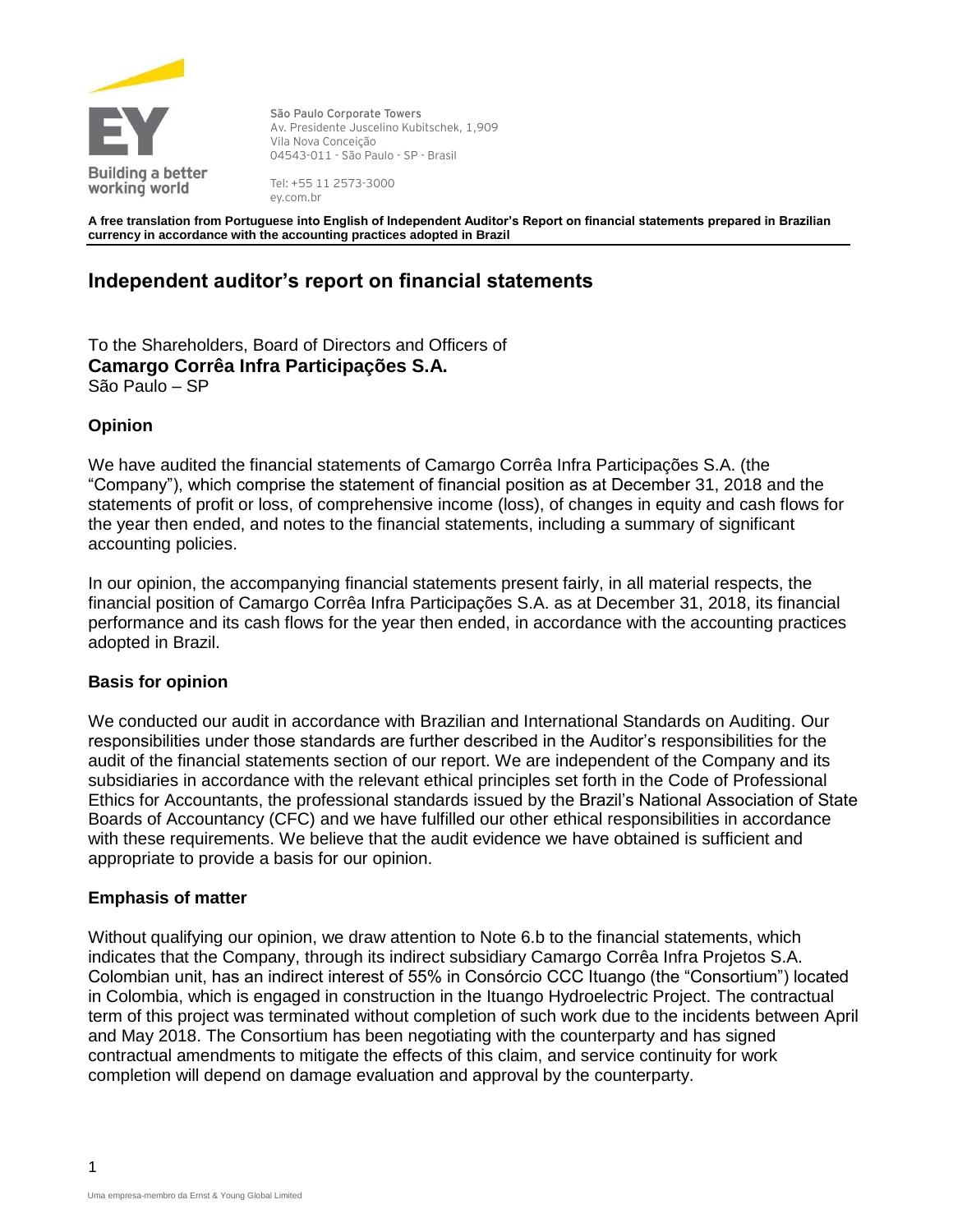

#### **Responsibilities of management and those charged with governance for the financial statements**

Management is responsible for the preparation and fair presentation of the financial statements in accordance with the accounting practices adopted in Brazil, and for such internal control as management determines is necessary to enable the preparation of financial statements that are free of material misstatement, whether due to fraud or error.

In preparing the financial statements, management is responsible for assessing the Company's ability to continue as a going concern, disclosing, as applicable, matters related to going concern and using the going concern basis of accounting unless management either intends to liquidate the Company or to cease operations, or has no realistic alternative but to do so.

Those charged with governance are responsible for overseeing the Company's financial reporting process.

#### **Auditor's responsibilities for the audit of the financial statements**

Our objectives are to obtain reasonable assurance about whether the financial statements as a whole are free of material misstatement, whether due to fraud or error, and to issue an auditor's report that includes our opinion. Reasonable assurance is a high level of assurance, but is not a guarantee that an audit conducted in accordance with Brazilian and International Standards on Auditing will always detect a material misstatement when it exists. Misstatements can arise from fraud or error and are considered material if, individually or in the aggregate, they could reasonably be expected to influence the economic decisions of users taken on the basis of these financial statements.

As part of an audit in accordance with Brazilian and International Standards on Auditing, we exercise professional judgment and maintain professional skepticism throughout the audit. We also:

- Identify and assess the risks of material misstatement of the financial statements, whether due to fraud or error, design and perform audit procedures responsive to those risks, and obtain audit evidence that is sufficient and appropriate to provide a basis for our opinion. The risk of not detecting a material misstatement resulting from fraud is higher than for one resulting from error, as fraud may involve collusion, forgery, intentional omissions, misrepresentations, or the override of internal control.
- Obtain an understanding of internal control relevant to the audit in order to design audit procedures that are appropriate in the circumstances, but not for the purpose of expressing an opinion on the effectiveness of the Company's internal control.
- Evaluate the appropriateness of accounting policies used and the reasonableness of accounting estimates and related disclosures made by management.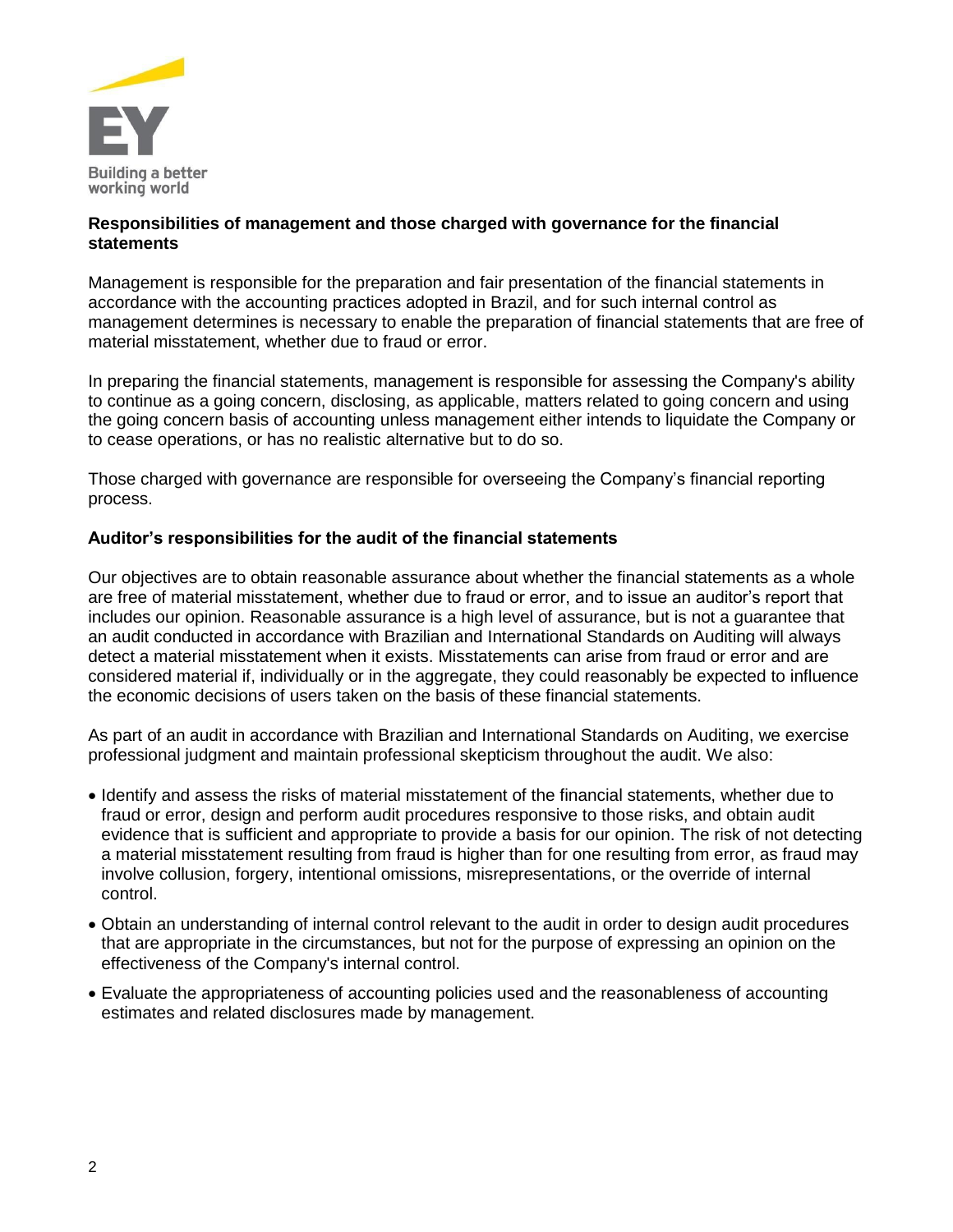

- Conclude on the appropriateness of management's use of the going concern basis of accounting and, based on the audit evidence obtained, whether a material uncertainty exists related to events or conditions that may cast significant doubt on the Company's ability to continue as a going concern. If we conclude that a material uncertainty exists, we are required to draw attention in our auditor's report to the related disclosures in the financial statements or, if such disclosures are inadequate, to modify our opinion. Our conclusions are based on the audit evidence obtained up to the date of our auditor's report. However, future events or conditions may cause the Company to cease to continue as a going concern.
- Evaluate the overall presentation, structure and content of the financial statements, including the disclosures, and whether the financial statements represent the underlying transactions and events in a manner that achieves fair presentation.

We communicate with those charged with governance regarding, among other matters, the planned scope and timing of the audit and significant audit findings, including any significant deficiencies in internal control that we identify during our audit.

São Paulo, March 29, 2019.

ERNST & YOUNG Auditores Independentes S.S. CRC-2SP034519/O-6

 $\mu$ 

Marcos Alexandre S. Pupo Accountant CRC-1SP221749/O-0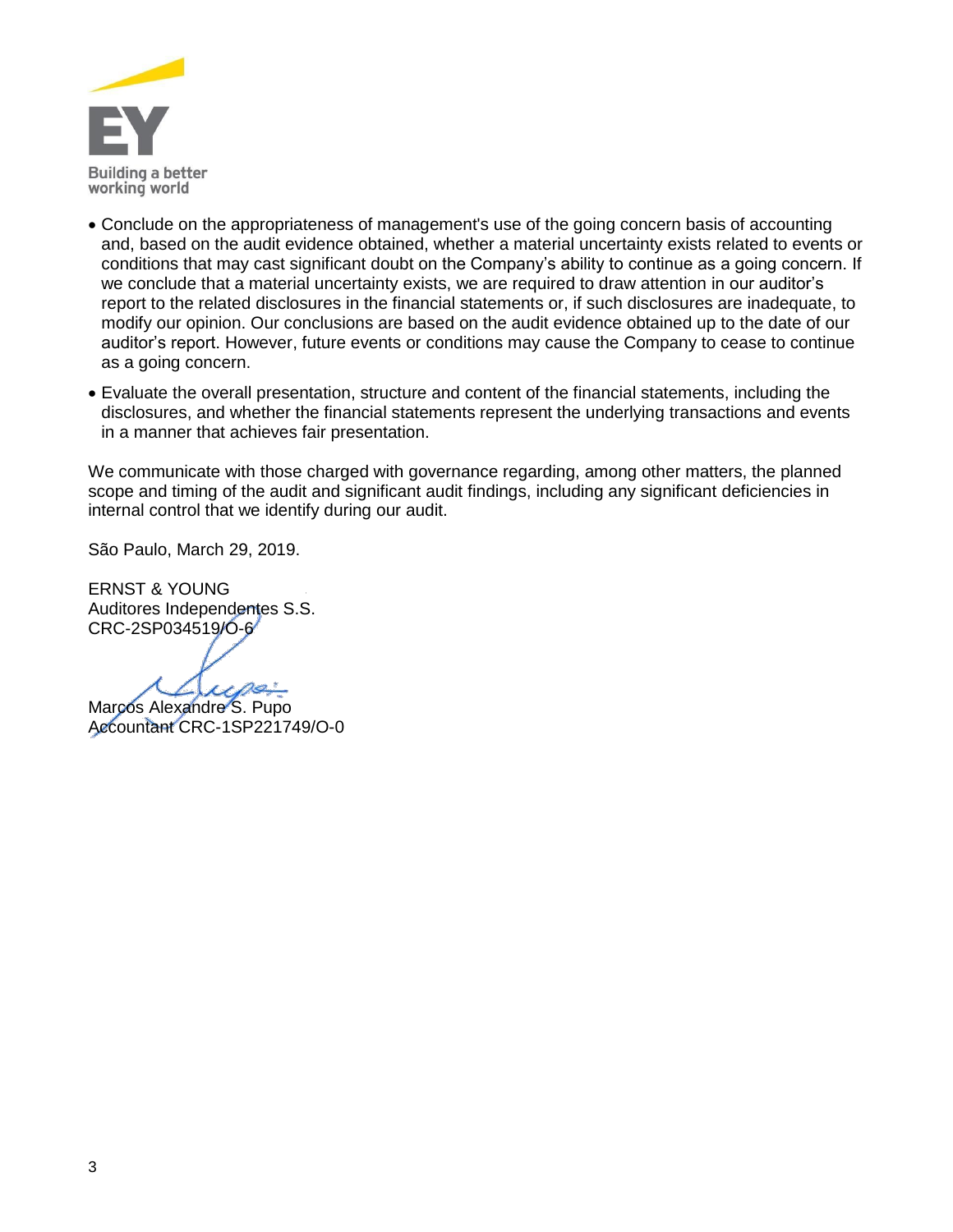**A free translation from Portuguese into English of financial statements prepared in Brazilian currency in accordance with the accounting practices adopted in Brazil**

# **Camargo Corrêa Infra Participações S.A.**

Statement of financial position December 31, 2018 and 2017 (In thousands of reais - R\$)

|                                              | <b>Note</b> | 12/31/2018       | 12/31/2017 |
|----------------------------------------------|-------------|------------------|------------|
| Assets                                       |             |                  |            |
| <b>Current assets</b>                        |             |                  |            |
| Cash and cash equivalents                    | 4           | 3                | 1          |
| Marketable securities                        | 4           | 69               | 5,116      |
| Other receivables                            |             | 42               | 5          |
| <b>Total current assets</b>                  |             | 114              | 5,122      |
|                                              |             |                  |            |
| Noncurrent assets<br>Investments             |             |                  |            |
|                                              | 6           | 414,237          | 305,286    |
| Total noncurrent assets                      |             | 414,237          | 305,286    |
|                                              |             |                  |            |
| <b>Total assets</b>                          |             | 414,351          | 310,408    |
|                                              |             |                  |            |
| Liabilities and equity                       |             |                  |            |
| <b>Current liabilities</b>                   |             |                  |            |
| Trade accounts payable                       |             | 258              |            |
| Payroll, provisions and related charges      | 7           | 121              |            |
| <b>Related parties</b>                       | 5           | 19               | 2          |
| Taxes payable                                |             | 18               | 8          |
| Income and social contribution taxes payable |             |                  | 12         |
| <b>Total current liabilities</b>             |             | 416              | 22         |
|                                              |             |                  |            |
| Equity                                       | 8           |                  |            |
| Capital<br>Other comprehensive income        |             | 473,666<br>5,654 | 323,786    |
| <b>Accumulated losses</b>                    |             | (65, 385)        | (13, 400)  |
| <b>Total equity</b>                          |             | 413,935          | 310,386    |
|                                              |             |                  |            |
|                                              |             |                  |            |
| Total liabilities and equity                 |             | 414,351          | 310,408    |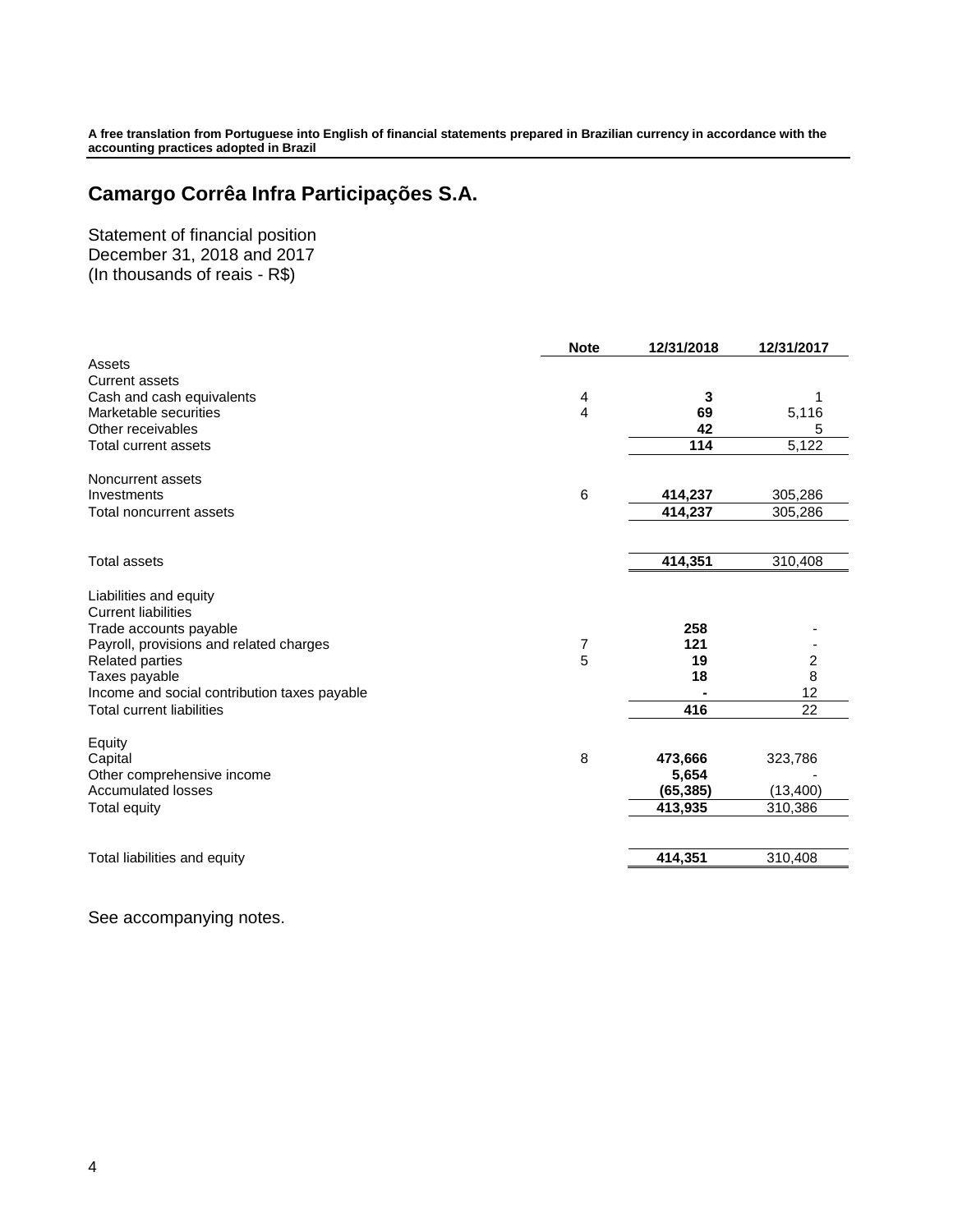### Statement of profit or loss

Year ended December 31, 2018 and period from July 27 to December 31, 2017

(In thousands of reais - R\$, except for loss per share)

|                                                                            | <b>Note</b> | 12/31/2018           | 07/27/2017 to<br>12/31/2017 |
|----------------------------------------------------------------------------|-------------|----------------------|-----------------------------|
| Operating expenses<br>General and administrative expenses<br>Equity pickup | 9<br>6      | (2,524)<br>(49, 583) | (1)<br>(13,501)             |
| Loss before finance income (costs)                                         |             | (52, 107)            | (13,502)                    |
| Finance income<br>Finance costs                                            | 10<br>10    | 123<br>(1)           | 147<br>(8)                  |
| Loss before income and social contribution taxes                           |             | (51, 985)            | (13, 363)                   |
| Income and social contribution taxes<br>Current                            | 11          |                      | (37)                        |
| Loss for the year                                                          |             | (51, 985)            | (13,400)                    |
| Loss per share                                                             | 8           | (0.22)               | (0.14)                      |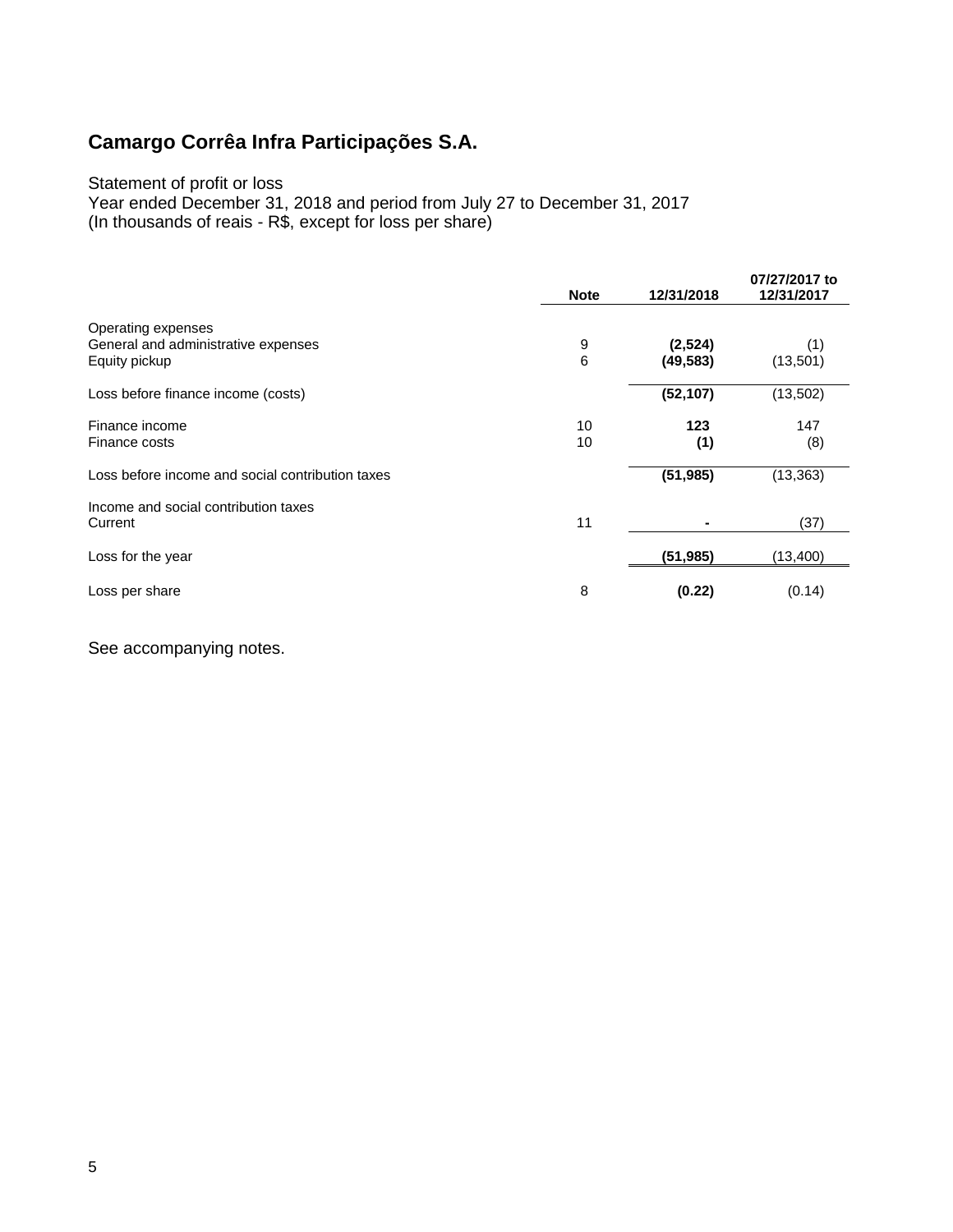#### Statement of comprehensive income (loss)

Year ended December 31, 2018 and period from July 27 to December 31, 2017 (In thousands of reais - R\$)

|                                                | <b>Note</b> | 12/31/2018 | 07/27/2017 to<br>12/31/2017 |
|------------------------------------------------|-------------|------------|-----------------------------|
| Loss for the year                              |             | (51, 985)  | (13,400)                    |
| Other comprehensive income                     | 6           | 2.950      | $\overline{\phantom{0}}$    |
| Total comprehensive income (loss) for the year |             | (49, 035)  | (13,400)                    |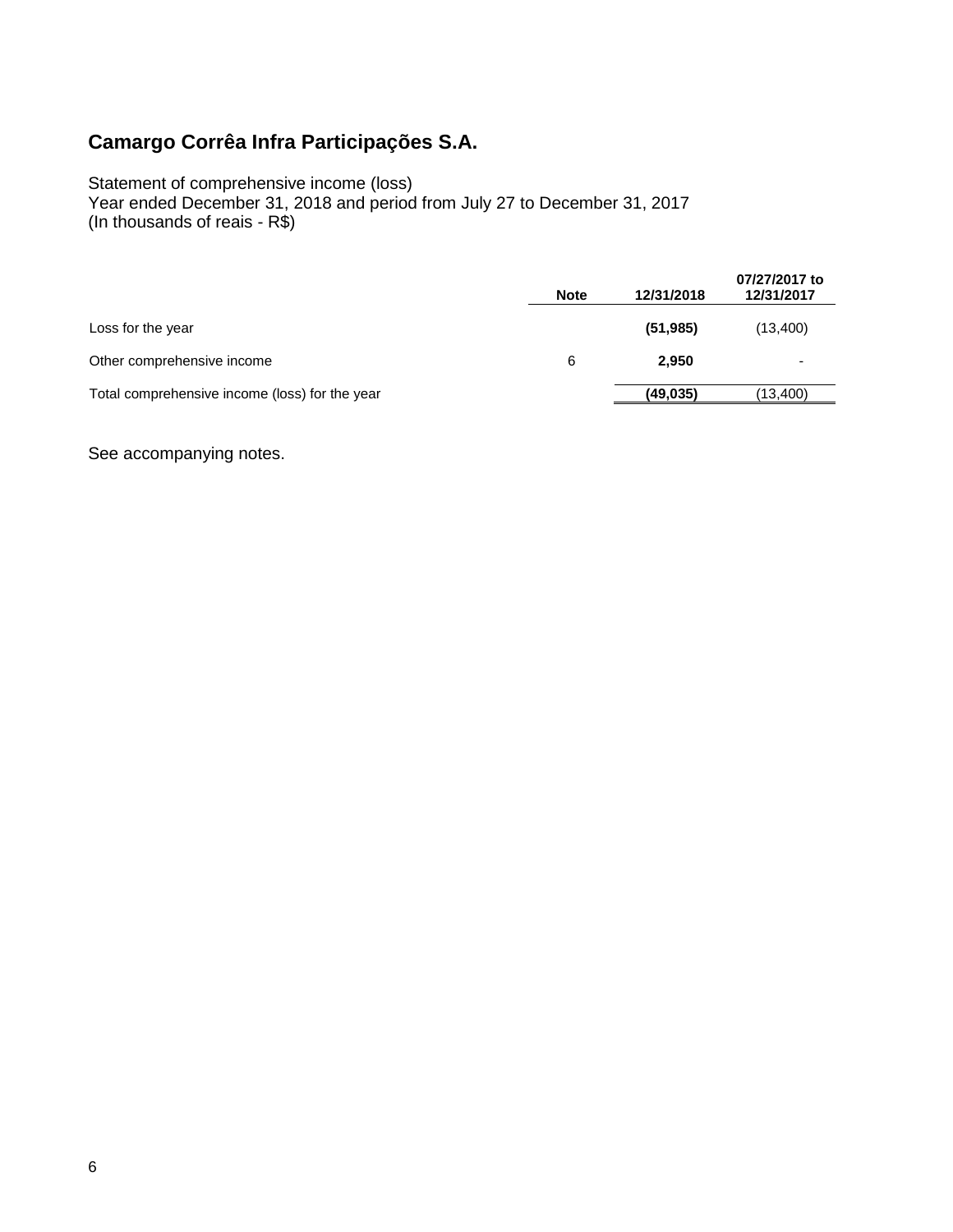#### Statement of changes in equity

Year ended December 31, 2018 and period from July 27 to December 31, 2017 (In thousands of reais - R\$)

|                                                       | <b>Note</b> | Capital | Other<br>comprehensive Accumulated<br>income |           |           |
|-------------------------------------------------------|-------------|---------|----------------------------------------------|-----------|-----------|
|                                                       |             |         |                                              | losses    | Total     |
| Balances upon Company's incorporation (July 27, 2017) |             |         |                                              |           |           |
| Capital contribution – in investments                 |             | 238,785 |                                              |           | 238,785   |
| Capital increase with funds                           |             | 85,000  |                                              |           | 85,000    |
| Loss for the year                                     |             |         |                                              | (13,400)  | (13, 400) |
| Balances as of December 31, 2017                      |             | 323.786 |                                              | (13.400)  | 310.386   |
| Capital contribution – in investments                 | 1 and $8$   | 149.880 |                                              |           | 149,880   |
| Transaction between the partners (reserve allocated)  | 6           |         | 2,704                                        |           | 2.704     |
| Loss for the year                                     |             |         | 2,950                                        | (51, 985) | (49, 035) |
| Balances as of December 31, 2018                      |             | 473.666 | 5.654                                        | (65.385)  | 413.935   |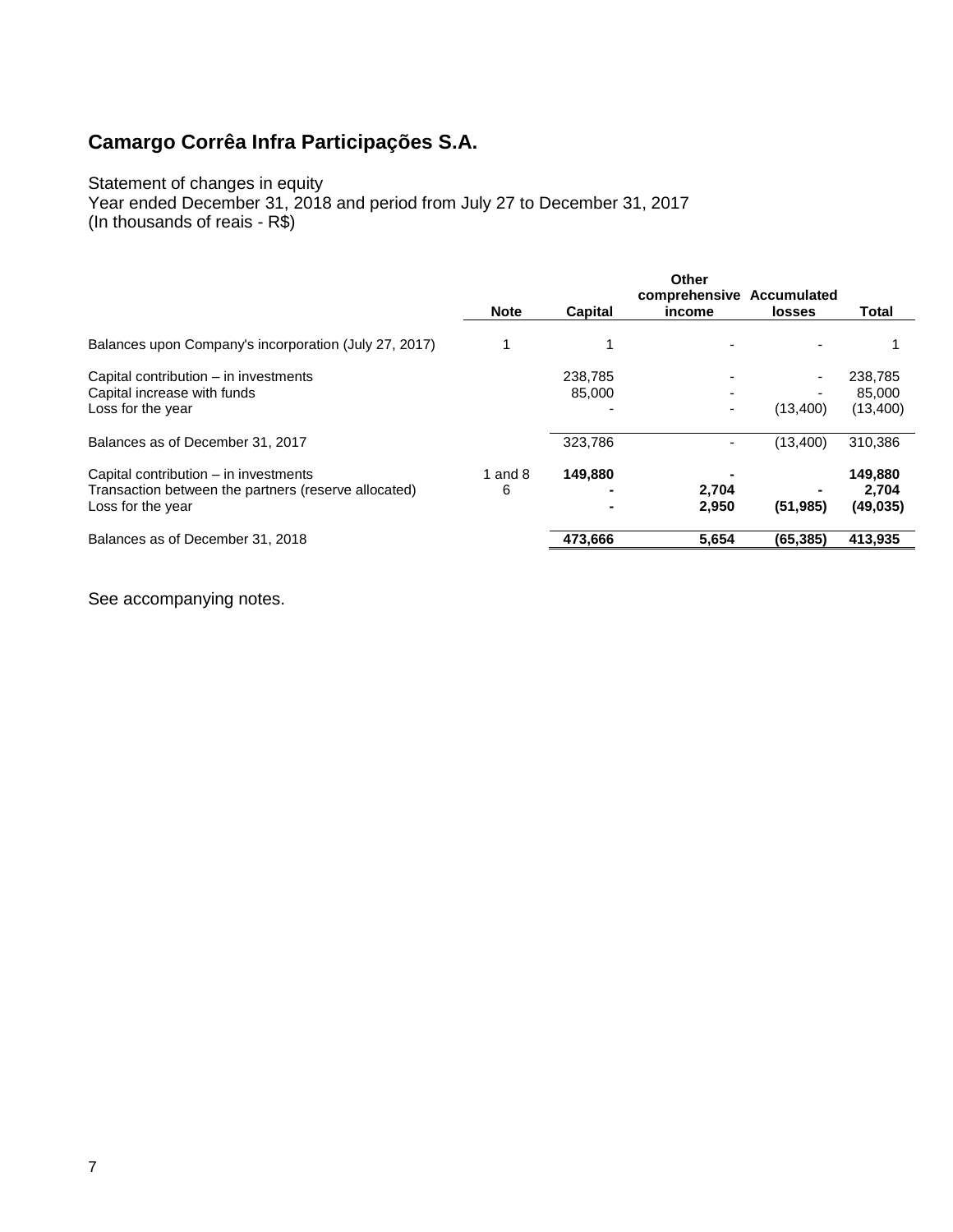#### Statement of cash flows

Year ended December 31, 2018 and period from July 27 to December 31, 2017 (In thousands of reais - R\$)

|                                                                                                              | 12/31/2018   | 07/27/2017 to<br>12/31/2017 |
|--------------------------------------------------------------------------------------------------------------|--------------|-----------------------------|
| Cash flows from operating activities                                                                         |              |                             |
| Loss before income and social contribution taxes<br>Adjustments to reconcile loss for the year with net cash | (51, 985)    | (13, 363)                   |
| from (used in) operating activities                                                                          |              |                             |
| Equity pickup (Note 6)                                                                                       | 49,583       | 13,501                      |
| Interest on marketable securities (Note 10)                                                                  | (128)        | (147)                       |
| (Increase) in operating assets                                                                               |              |                             |
| Other receivables                                                                                            | (37)         | (5)                         |
|                                                                                                              |              |                             |
| Increase (decrease) in operating liabilities                                                                 |              |                             |
| Trade accounts payable                                                                                       | 258          |                             |
| Payroll, vacation and charges payable                                                                        | 121          |                             |
| Transactions with related parties                                                                            | 17           |                             |
| Taxes payable                                                                                                | 10           | 8                           |
| Income and social contribution taxes payable                                                                 |              | (26)                        |
| Cash used in operating activities                                                                            | (2, 161)     | (32)                        |
| Income and social contribution taxes paid                                                                    | (12)         |                             |
| Net cash used in operating activities                                                                        | (2, 173)     | (32)                        |
| Cash flows from investing activities                                                                         |              |                             |
| Marketable securities                                                                                        | 5,175        | (4,969)                     |
| Transactions with related parties                                                                            | (4,000)      | 2                           |
| Contributions in investments                                                                                 |              | (80,001)                    |
| Dividends received                                                                                           | 1,000        |                             |
| Net cash from (used in) investing activities                                                                 | 2,175        | (84,968)                    |
|                                                                                                              |              |                             |
| Cash flows from financing activities                                                                         |              |                             |
| Capital increase                                                                                             |              | 85,000                      |
| Net cash from financing activities                                                                           |              | 85,000                      |
| Increase in cash and cash equivalents                                                                        | $\mathbf{2}$ |                             |
| Cash and cash equivalents at beginning of year                                                               | 1            | 1                           |
| Cash and cash equivalents at end of year                                                                     | $\mathbf{3}$ | 1                           |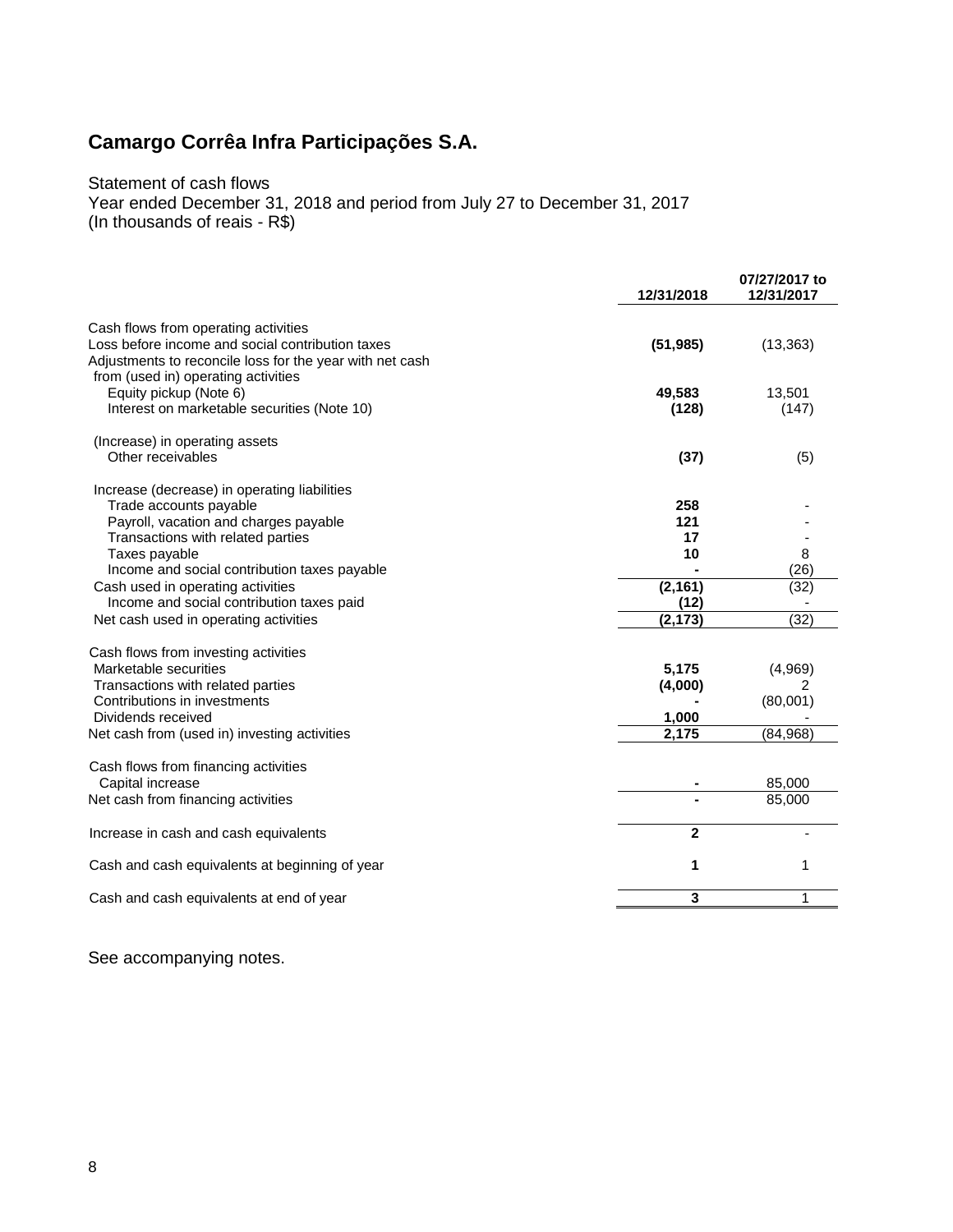Notes to financial statements December 31, 2018 (In thousands of reais - R\$)

### **1. Operations**

Camargo Corrêa Infra Participações S.A. (the "Company"), formerly named E&C Engenharia, Construções e Participações S.A. was incorporated on July 27, 2017, with initial capital of R\$1 thousand, divided into 1,000 (one thousand) registered common shares with no par value. The Company is engaged in holding interests in other companies as a partner, shareholder or member, being able to incorporate, organize and acquire these entities; and managing own assets or providing services relating to advisory and management of third-party assets and businesses, and other related activities.

On March 30, 2018, holding company Camargo Corrêa Construções e Participações S.A. ("CCCP") partially split-off the assets, rights and obligations of subsidiary Construções e Comércio Camargo Corrêa S.A. ("CCCC") at book value based on the statement of financial position of February 28, 2018, with transfer of the split-off portion of the net assets of CCCC to indirect subsidiaries Camargo Corrêa Infra Construções S.A. ("CCIC") and Camargo Corrêa Infra Projetos S.A. ("CCIP") in the total amount of R\$149,880.

Subsequently, CCCP paid R\$149,880 referring to the investments in CCIP and CCIC as capital increase in CCCC, at book value. CCCC paid R\$149,880, with the transfer of interest in the Company, as capital increase in the Company ("Note 8").

The Company presented loss for the years ended 2018 and 2017, mainly due to restructuring actions to establish the companies of the CCInfra Group set up by the Company, and by its subsidiaries Camargo Corrêa Infra Projetos S.A. and Camargo Corrêa Infra Construções S.A. The operations for the year correspond to legacy projects, received through the spin-off mentioned above, which are in the closing phase. The new agreements of the Group set forth improvements in the profitability of its operations for the coming years.

### **2. Presentation of the financial statements**

The financial statements were prepared in accordance with the accounting policies adopted in Brazil, which encompass corporate legislation and the standards, guidance and interpretations issued by the Brazilian FASB (CPC) and approved by Brazil's National Association of State Boards of Accountancy (CFC). Company management presents all relevant information of the financial statements and this information corresponds to what is used by the Company in its management, in line with OCPC 07, issued by the CPC.

The Company adopted all standards, revised standards and interpretations issued by CPC effective at December 31, 2018.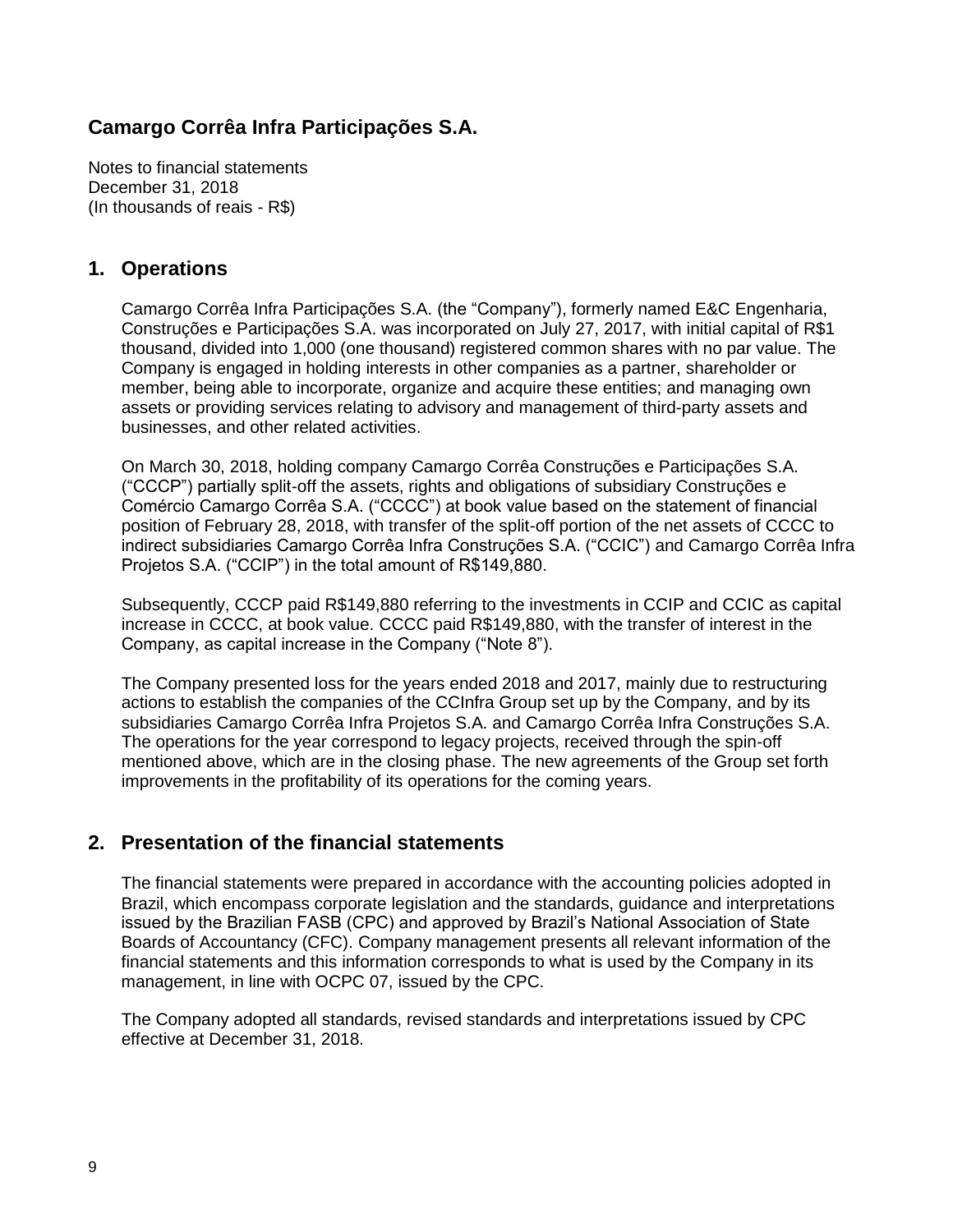Notes to financial statements (Continued) December 31, 2018 (In thousands of reais - R\$)

### **2. Presentation of the financial statements** (Continued)

The financial statements were prepared under the historical cost convention, except for certain financial instruments, measured at fair value, as described below. Historical cost is generally based on the fair value of the consideration paid in exchange for assets.

Company consolidated financial statements for the year ended December 31, 2018, prepared in accordance with the accounting practices adopted in Brazil, were presented separately (Note 3.7).

#### **Estimates**

The financial statements were prepared under various measurement bases used in accounting estimates. The accounting estimates involved in the preparation of the financial statements were based on both objective and subjective factors and on management's judgment to determine the appropriate amount to be recorded in the financial statements.

Settlement of transactions involving these estimates may result in amounts significantly different from those recorded in the financial statements due to uncertainties inherent in the estimate process. The Company reviews its estimates and assumptions at least once a year.

Management approved these financial statements for disclosure on March 29, 2019.

### **3. Summary of significant accounting practices**

Significant practices adopted were as follows:

#### **3.1. Cash and cash equivalents and marketable securities**

Cash equivalents consist of short-term investments maturing within 90 days, or subject to repurchase commitments, promptly convertible into cash and with insignificant risks of change in value.

Marketable securities are represented by investments in repurchase agreements, classified as at fair value through profit or loss.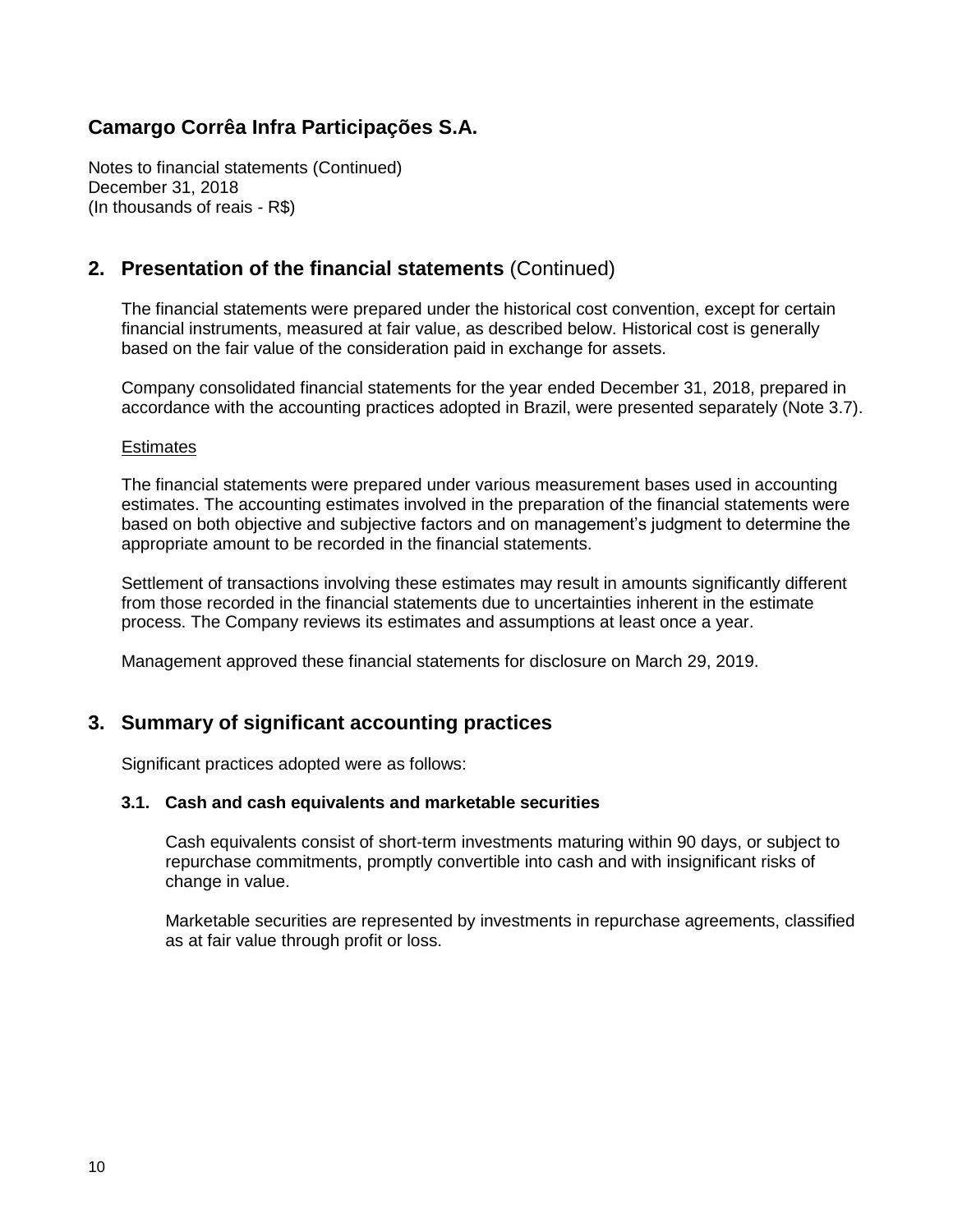Notes to financial statements (Continued) December 31, 2018 (In thousands of reais - R\$)

### **3. Summary of significant accounting practices** (Continued)

#### **3.2. Investments in subsidiaries**

Investments in subsidiaries are accounted for under the equity method. In accordance with this method, investments are initially recorded at acquisition or buildup cost, and then adjusted for recognition of the Company's interest in profit or loss and other comprehensive income of the investees.

Gains and losses on equity interest in investees' profit or loss are presented in the Company's statement of profit or loss as equity pickup.

After the equity method is applied, management determines whether recognizing additional impairment of the Company's investment is required. At each statement of financial position date, the Company determines whether there is objective evidence of impairment of the investment in the subsidiary. If so, the Company calculates the impairment loss as the difference between the recoverable amount of the subsidiary and its book value, and recognizes such amount in the statement of profit or loss.

When there is loss of control over a subsidiary, the Company evaluates and recognizes the investment at this time at fair value, and the difference is recognized in profit or loss for the year.

#### **3.3. Financial instruments**

Financial assets and liabilities are recognized when the Company becomes a party to their contractual provisions and are initially measured at fair value. Fair value is the amount for which an asset could be exchanged, or a liability settled, between knowledgeable and willing parties on an arm's length basis. Transaction costs directly attributable to the acquisition or issue of financial assets and liabilities are accrued or deducted from the fair value of financial assets or liabilities, if applicable, after initial recognition, except for financial assets and liabilities recognized at fair value in the statement of profit or loss for the year.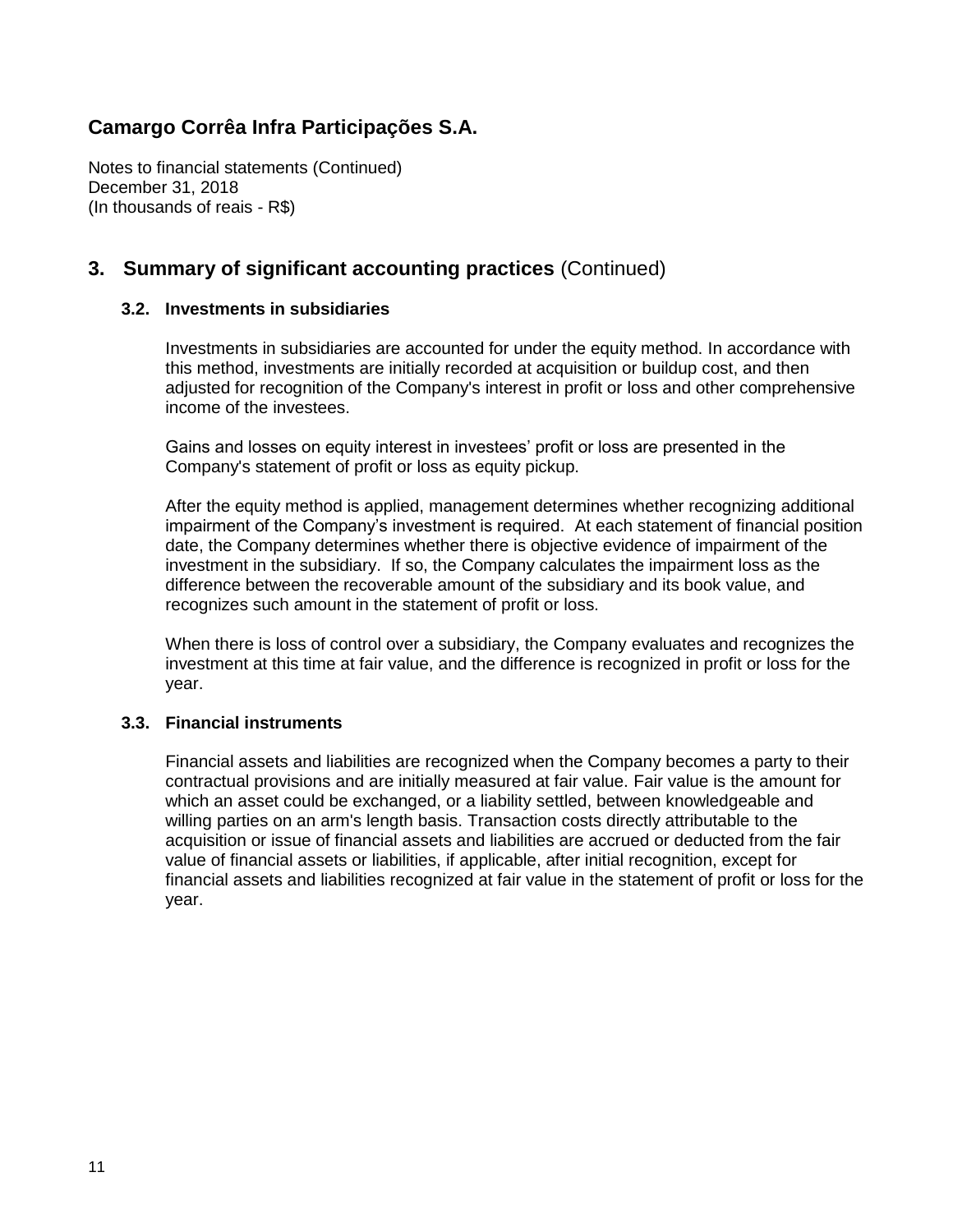Notes to financial statements (Continued) December 31, 2018 (In thousands of reais - R\$)

### **3. Summary of significant accounting practices** (Continued)

#### **3.3. Financial instruments** (Continued)

#### Financial assets

The classification of assets is determined upon initial recognition into the following categories:

- (i) Financial assets at fair value through profit or loss correspond to assets held for trading. A financial asset is classified as held for trading if:
	- (a) Acquired primarily to be sold in the short term; or
	- (b) Upon initial recognition, it is part of a portfolio of identified financial instruments that the Company jointly manages and has a recent actual pattern of short-term profits; or
	- (c) It is a derivative that is not designated as an effective hedging instrument.

Financial assets at fair value through profit or loss are stated at fair value, and any resulting gains or losses are recognized in P&L. They are mainly represented by cash and cash equivalents and short-term investments.

Amortized cost is mainly represented by the financial asset receivable with fixed or determinable payments not quoted in an active market classified as "Amortized cost". Amortized cost is initially measured at fair value plus any directly attributable transaction costs. After initial recognition, this financial asset is measured at amortized cost using the effective interest rate method.

#### Derecognition (write-off) of financial assets

A financial asset (or, whenever the case, a portion of a financial asset or a portion of a group of similar financial assets) is written off when: a) the rights to receive cash flows from the asset have expired; b) the Company has transferred its rights to receive cash flows from the asset or has assumed an obligation to fully pay the cash flows received, without significant delay to a third party under an onlending agreement; and (i) the Company has transferred substantially all risks and rewards of the asset, or (ii) the Company has neither transferred nor retained substantially all risks and rewards of the asset, but has transferred control over the asset.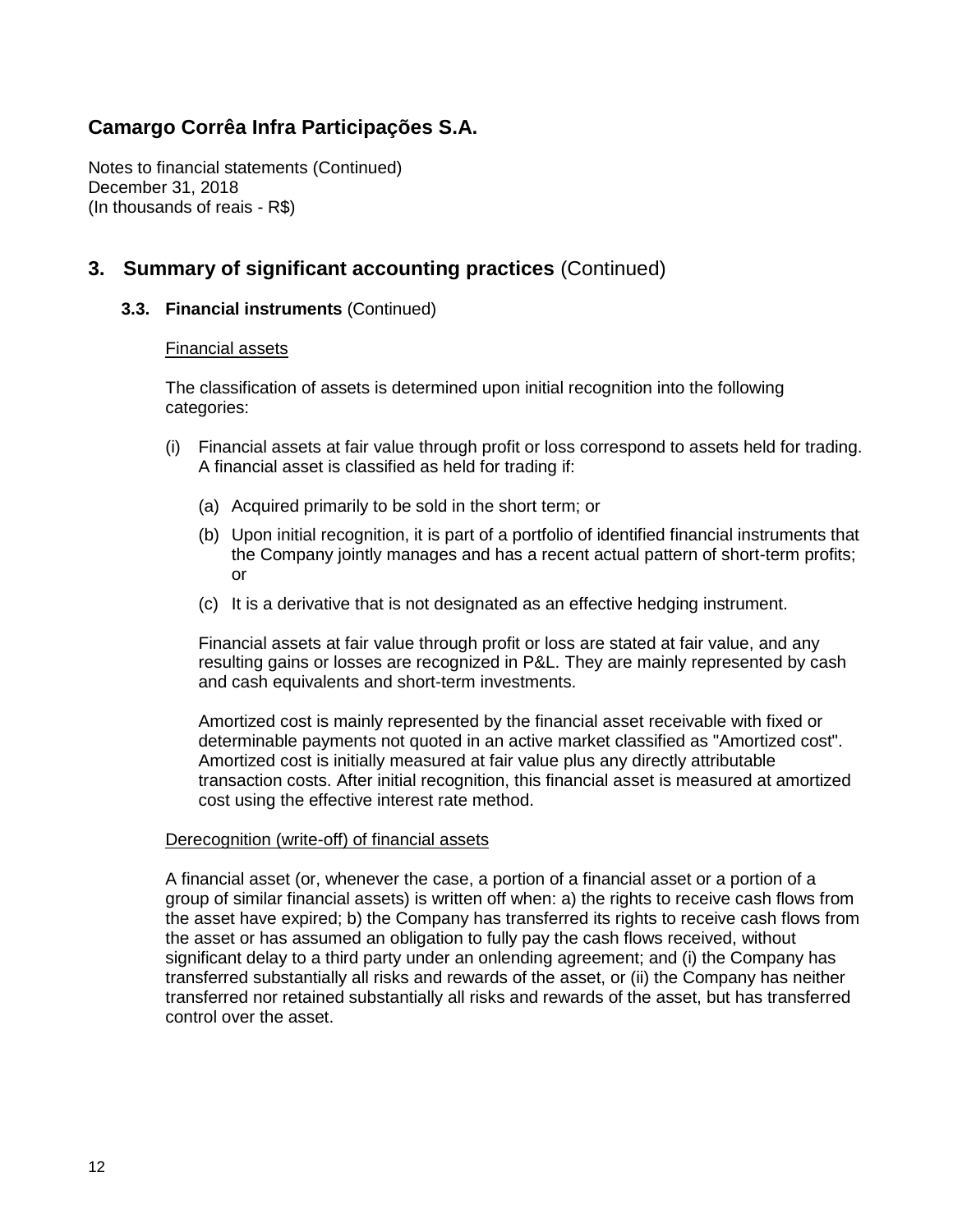Notes to financial statements (Continued) December 31, 2018 (In thousands of reais - R\$)

## **3. Summary of significant accounting practices** (Continued)

#### **3.3. Financial instruments** (Continued)

#### Derecognition (write-off) of financial assets (Continued)

When the Company has transferred its rights to receive cash flows from the asset or has executed an onlending agreement, and has neither transferred nor retained substantially all risks and rewards of the asset, an asset is recognized to the extent of the Company's continued involvement with the asset. In this case, the Company also recognizes an associated liability. The transferred asset and the associated liability are measured on a basis that reflects the rights and obligations of the Company.

The continuous involvement as a guarantee over the transferred asset is measured at the original book value of the asset or by the maximum consideration required by the Company, whichever is lower.

#### Impairment test of financial assets

CPC 48 replaces the "incurred losses" model set out in CPC 38 for a prospective "expected losses" model. This new model applies to financial assets measured at amortized cost, except for investments in equity instruments and contractual assets.

The Company had no material effects on credit losses, given the favorable conditions of its counterparties.

#### Financial liabilities

These are classified as "Financial liabilities at fair value through profit or loss" or "Other financial liabilities".

- (i) *Financial liabilities at fair value through profit or loss:* these are held for trading or designated at fair value through profit or loss. Changes in fair value are recognized in profit or loss for the year.
- (ii) *Amortized cost:* this includes loans and financing initially measured at fair value, net of transaction costs. Subsequently, they are measured at amortized cost using the effective interest rate method, and finance cost is recognized based on the actual yield.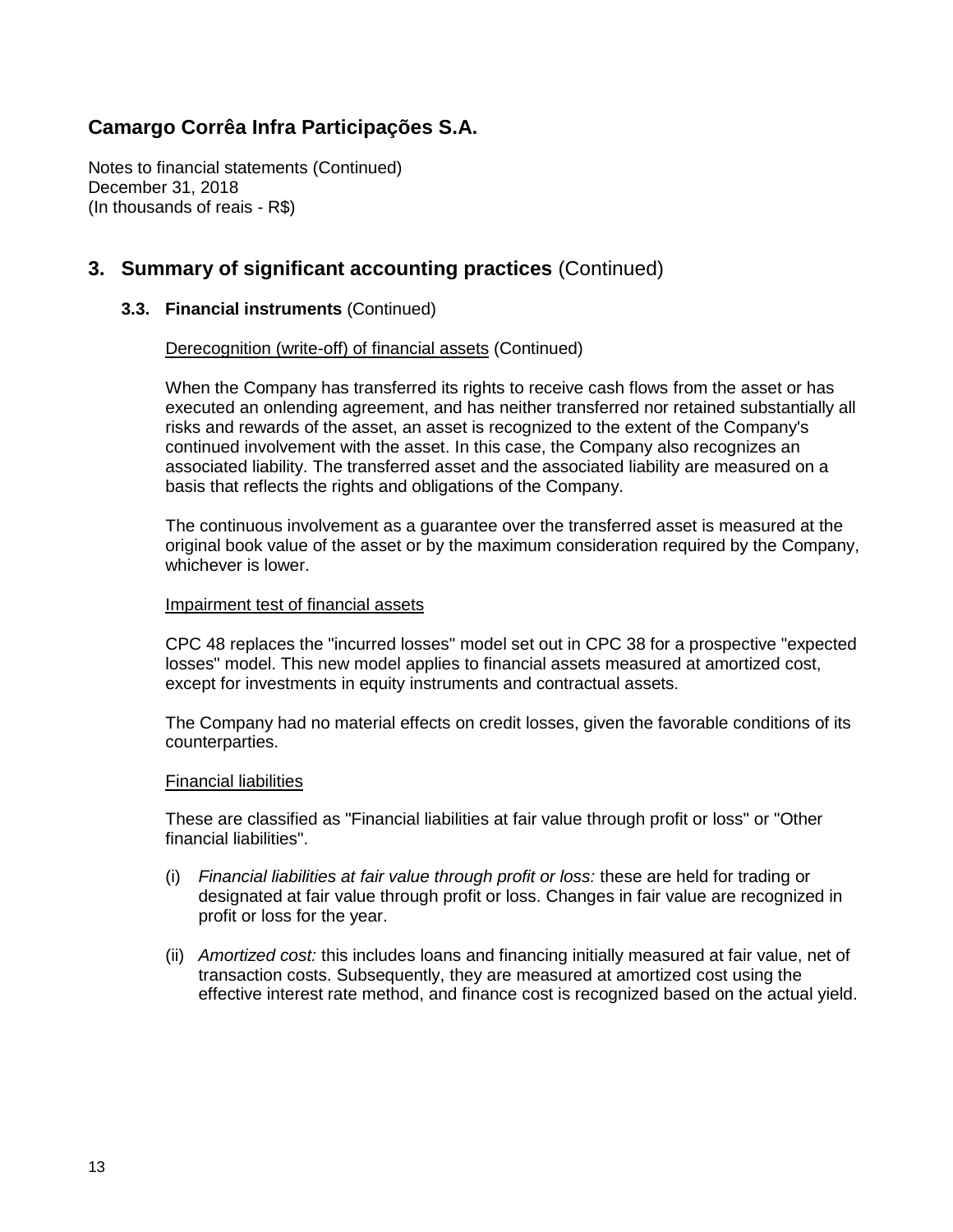Notes to financial statements (Continued) December 31, 2018 (In thousands of reais - R\$)

### **3. Summary of significant accounting practices** (Continued)

#### **3.3. Financial instruments** (Continued)

#### Financial liabilities (Continued)

The effective interest rate method is used to calculate amortized cost of a financial liability and to allocate interest expenses for the respective period. The effective interest rate exactly discounts the estimated future cash flows over the estimated life of the financial liability.

Revenue is recognized based on effective interest for debt instruments not characterized as financial assets at fair value through profit or loss.

#### Net presentation of financial assets and liabilities

Financial assets and liabilities are presented net in the statement of financial position when, and only when, the entity currently has a legally enforceable right to offset the amounts recognized and intends to settle on a net basis, or to realize the asset and settle the liability simultaneously.

#### Derivative financial instruments

Derivatives are initially recognized at fair value on the contracting date and are subsequently remeasured at fair value at the end of each year. Any gains or losses are recognized in profit or loss immediately, unless the derivative is designated and effective as a "cash flow hedge"; in this case, recognition in profit or loss depends on the nature of the hedge relationship. The Company had no derivative financial instruments at December 31, 2018 and 2017.

#### **3.4. Basic/diluted earnings (loss) per share**

These are calculated by dividing net income (loss) for the year by the average number of outstanding shares during each fiscal year, in accordance with CPC 41 - Earnings per Share.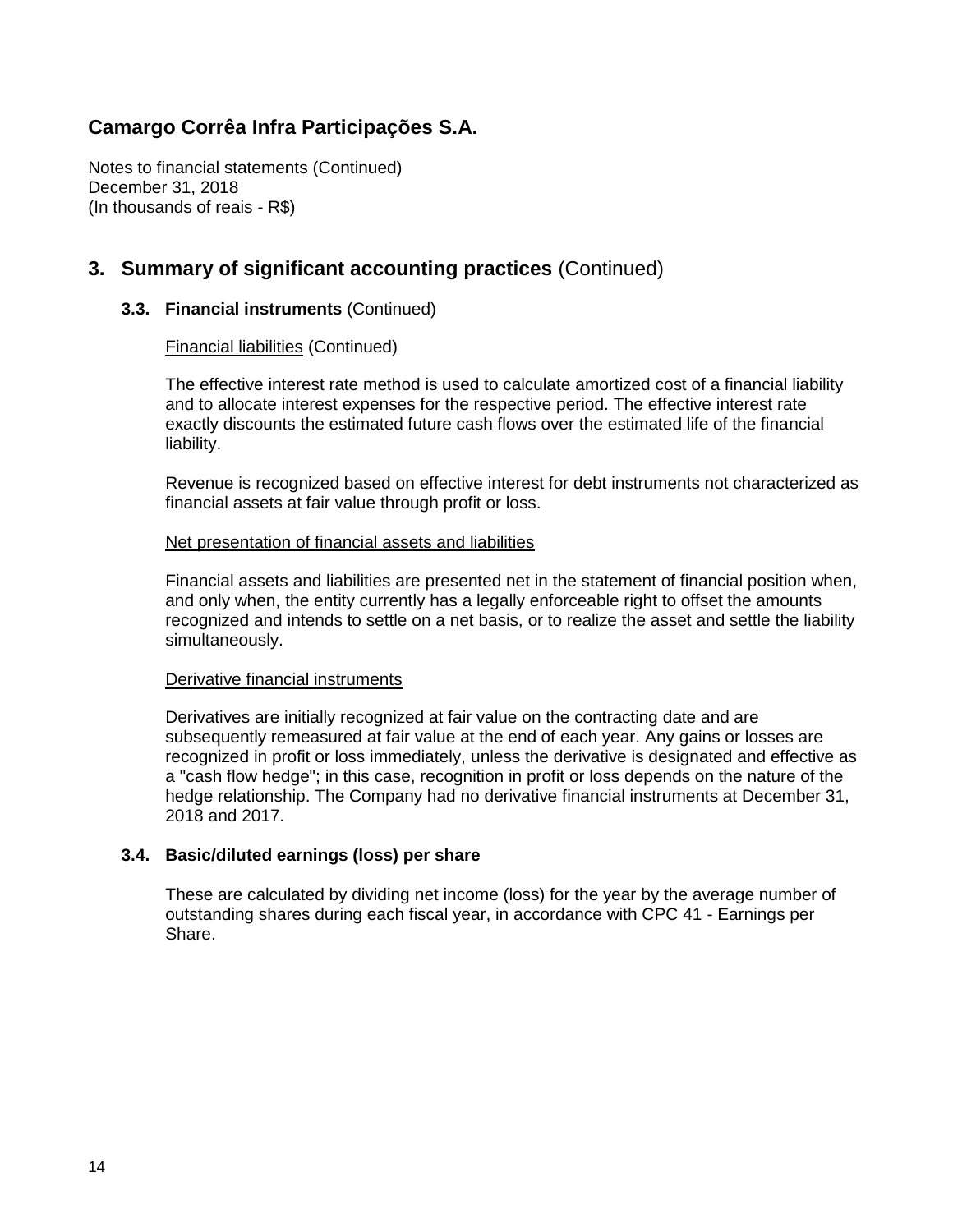Notes to financial statements (Continued) December 31, 2018 (In thousands of reais - R\$)

## **3. Summary of significant accounting practices** (Continued)

#### **3.5. Income and social contribution taxes**

#### Current and deferred taxes

Income taxes include both income and social contribution taxes. Income tax is calculated at a rate of 15%, plus a 10% surtax on taxable profit exceeding R\$240 over 12 months, whereas social contribution tax is computed at a rate of 9% on taxable profit, both recognized on an accrual basis; therefore, additions to book income deriving from temporarily nondeductible expenses or exclusions from temporarily nontaxable income upon determination of current taxable profit generate deferred tax assets or liabilities. The Company does not record deferred tax assets, since there is no realization perspective, or deferred tax liabilities.

#### **3.6. Significant accounting judgments, estimates and assumptions**

#### **Judgments**

The preparation of the Company's financial statements requires management to make judgments and estimates and to adopt assumptions that affect the amounts disclosed referring to revenues, expenses, assets and liabilities, as well as disclosures of contingent liabilities, at the statement of financial position date. However, uncertainty about these assumptions and estimates could lead to results that would require a material adjustment to the book value of assets or liabilities affected in future periods.

#### Estimates and assumptions

There are no key assumptions about sources of uncertainty in future estimates and other key sources of estimation uncertainty at the statement of financial position date that have a significant risk of causing a material adjustment to the book value of assets and liabilities in the next financial year.

#### *Impairment of nonfinancial assets*

An impairment loss exists when the book value of an asset of cash-generating unit exceeds its recoverable amount, which is the higher of fair value less cost to sell and value in use. Fair value less cost to sell is calculated based on information available about similar assets sold or market prices less additional costs to dispose of the asset item.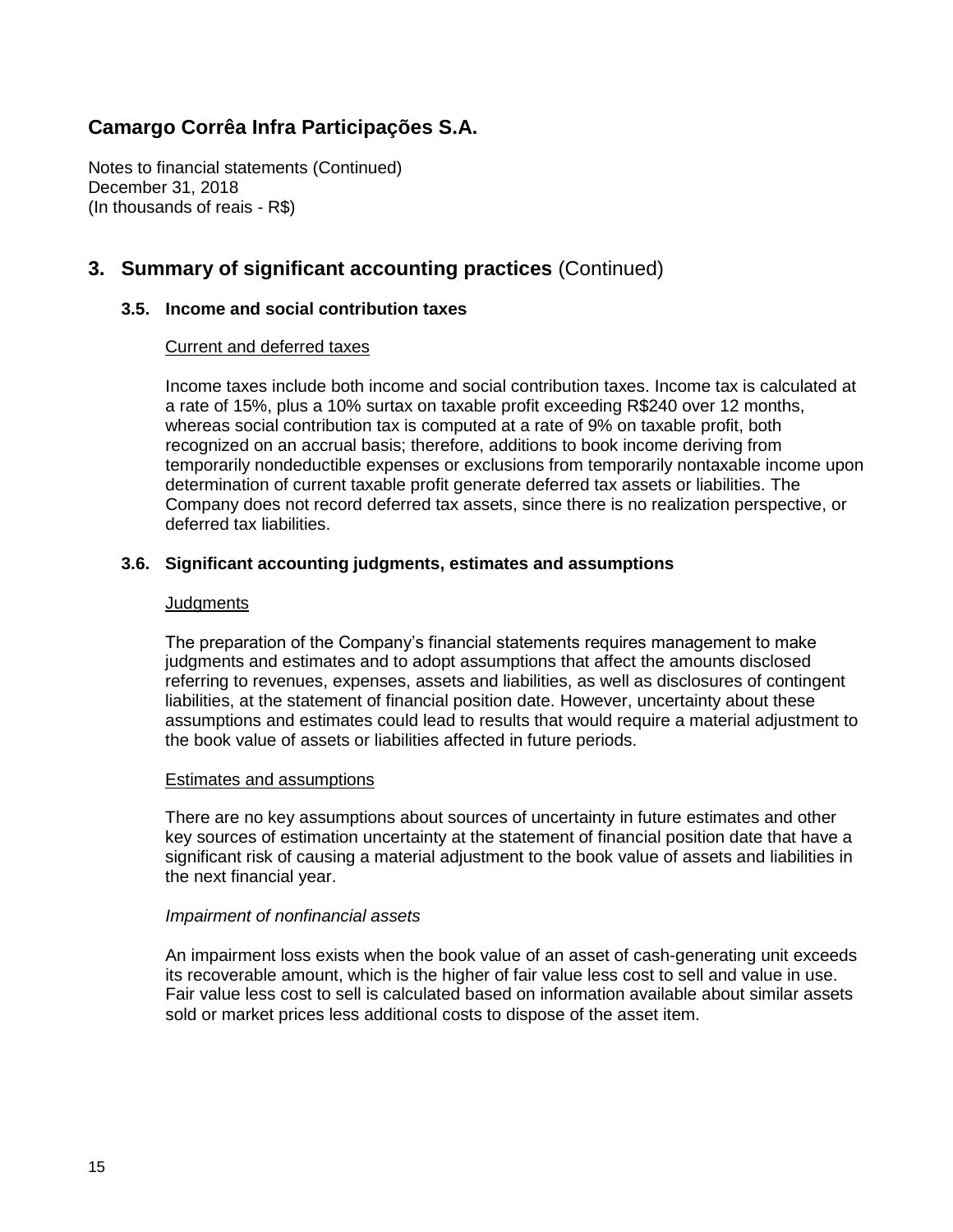Notes to financial statements (Continued) December 31, 2018 (In thousands of reais - R\$)

### **3. Summary of significant accounting practices** (Continued)

#### **3.6. Significant accounting judgments, estimates and assumptions** (Continued)

Estimates and assumptions (Continued)

*Taxes*

There are uncertainties related to the interpretation of complex tax regulations and to the amount and timing of future taxable profits. Given the broad aspect of international business relationships and the long-term nature and complexity of existing contractual agreements, differences between the actual results and the assumptions made, or future changes in such assumptions, could require future adjustments to tax income and expenses already recorded.

#### *Provisions for tax, civil and labor contingencies*

Settlement of transactions involving these estimates may result in amounts significantly different from those recorded in the financial statements due to the uncertainties underlying their estimation process. The Company reviews its estimates and assumptions on a monthly basis.

#### **3.7. Consolidated financial statements**

The Company opted not to prepare the consolidated financial statements, as permitted by CPC 36 (R3) - Consolidated Financial Statements, since (a) the Company is a whollyowned subsidiary, and the parent company has no objection; (b) there are no equity or debt instruments traded on the open market, nor is there an IPO process; and (c) the parent company will prepare and publish the consolidated financial statements in accordance with the CPC's accounting pronouncements.

#### **3.8. New, revised standards and interpretations issued (IFRS)**

The Company decided not to early adopt any other standards, interpretations or amendments that were issued but are not yet effective. The nature and impact of each of the new standards and amendments are described as follows: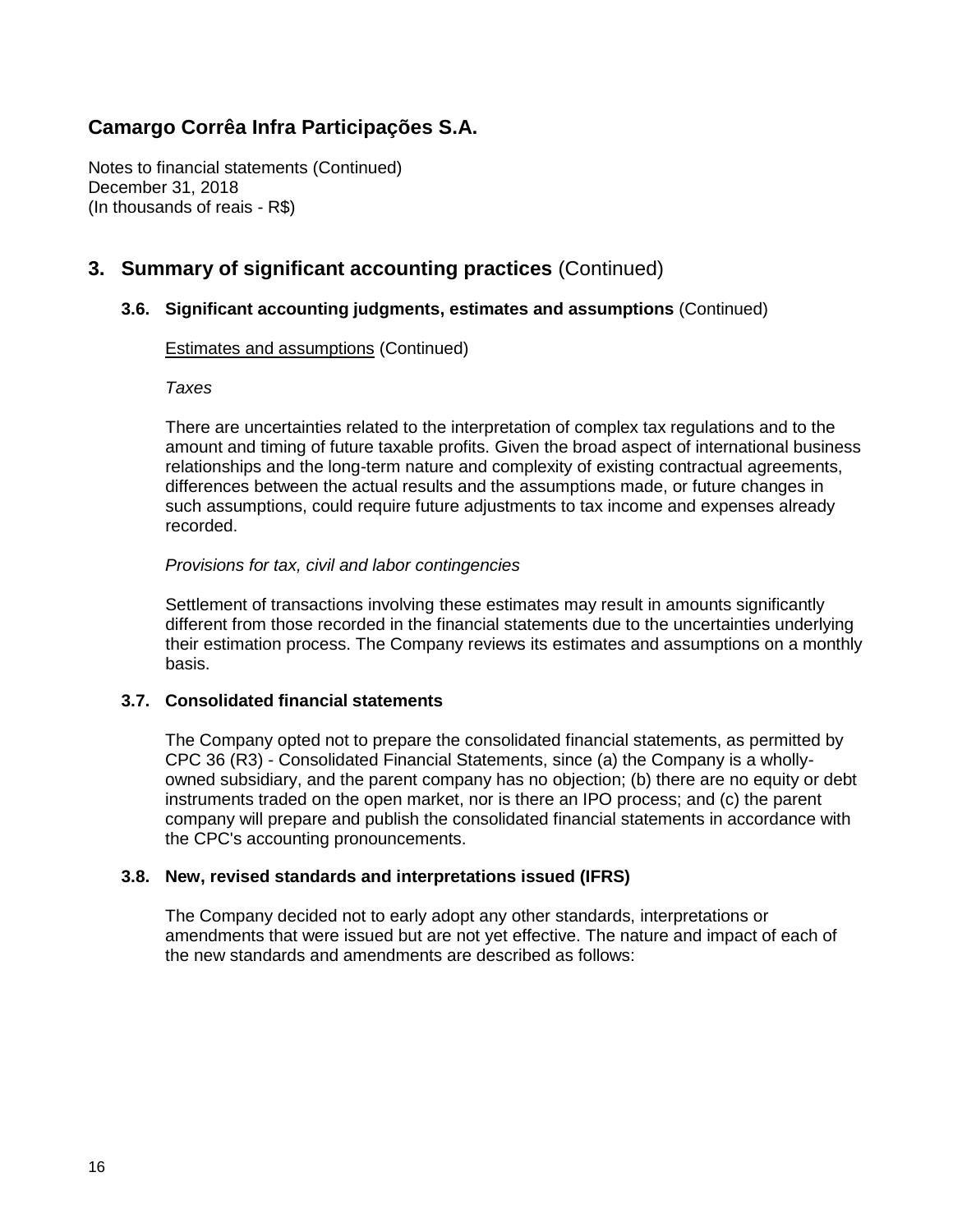Notes to financial statements (Continued) December 31, 2018 (In thousands of reais - R\$)

## **3. Summary of significant accounting practices** (Continued)

#### **3.8. New, revised standards and interpretations issued (IFRS)** (Continued)

| <b>Standard</b>                                        | <b>Description</b>                                                                                                                                                                                                                                                                                                                                                                                                   | <b>Effective period</b>                                     |
|--------------------------------------------------------|----------------------------------------------------------------------------------------------------------------------------------------------------------------------------------------------------------------------------------------------------------------------------------------------------------------------------------------------------------------------------------------------------------------------|-------------------------------------------------------------|
| CPC 06 (R2) - Leases                                   | CPC 06 (R2) Leases is related to international<br>standard IFRS 9 and refers to the definition and<br>guidance for lease agreements provided for in IAS<br>17.                                                                                                                                                                                                                                                       | Annual periods beginning<br>on or after January 1,<br>2019. |
| ICPC 22 - Uncertainty<br>Over Income Tax<br>Treatments | $ICPC$ 22 is related to international standards $-$ IFRIC<br>23 and addresses the recognition of income taxes in<br>cases where tax treatment involves uncertainty that<br>affects the application of IAS 12 (CPC 32) and does<br>not apply to taxes outside the scope of IAS 12, nor<br>does it specifically include the requirements relating<br>to interest and fines associated with uncertain tax<br>treatment. | Annual periods beginning<br>on or after January 1,<br>2019. |

The Company intends to adopt the new standards and/or amendments on the required effective date based on the method applicable to each pronouncement, which may be presented retrospectively or prospectively. In the Company's preliminary assessment, these amendments are not expected to have a significant impact on its financial statements.

### **4. Cash and cash equivalents and marketable securities**

|                       | <b>Cash and</b><br>cash equivalents |            |            | <b>Marketable</b><br>securities |
|-----------------------|-------------------------------------|------------|------------|---------------------------------|
|                       | 12/31/2018                          | 12/31/2017 | 12/31/2018 | 12/31/2017                      |
| Cash and banks        |                                     |            |            |                                 |
| Repurchase agreements |                                     |            | 69         | 5,116                           |
| Total                 |                                     |            | 69         | 5.116                           |

At December 31, 2018, investments in Repurchase Agreements yielded 97.5% (50% at December 31, 2017) of the Interbank Deposit Certificate (CDI).

### **5. Related parties**

Transactions with related parties amounting to R\$19 refer to expenses with administrative services relating to the shared service center.

Management compensation is disclosed in Note 9.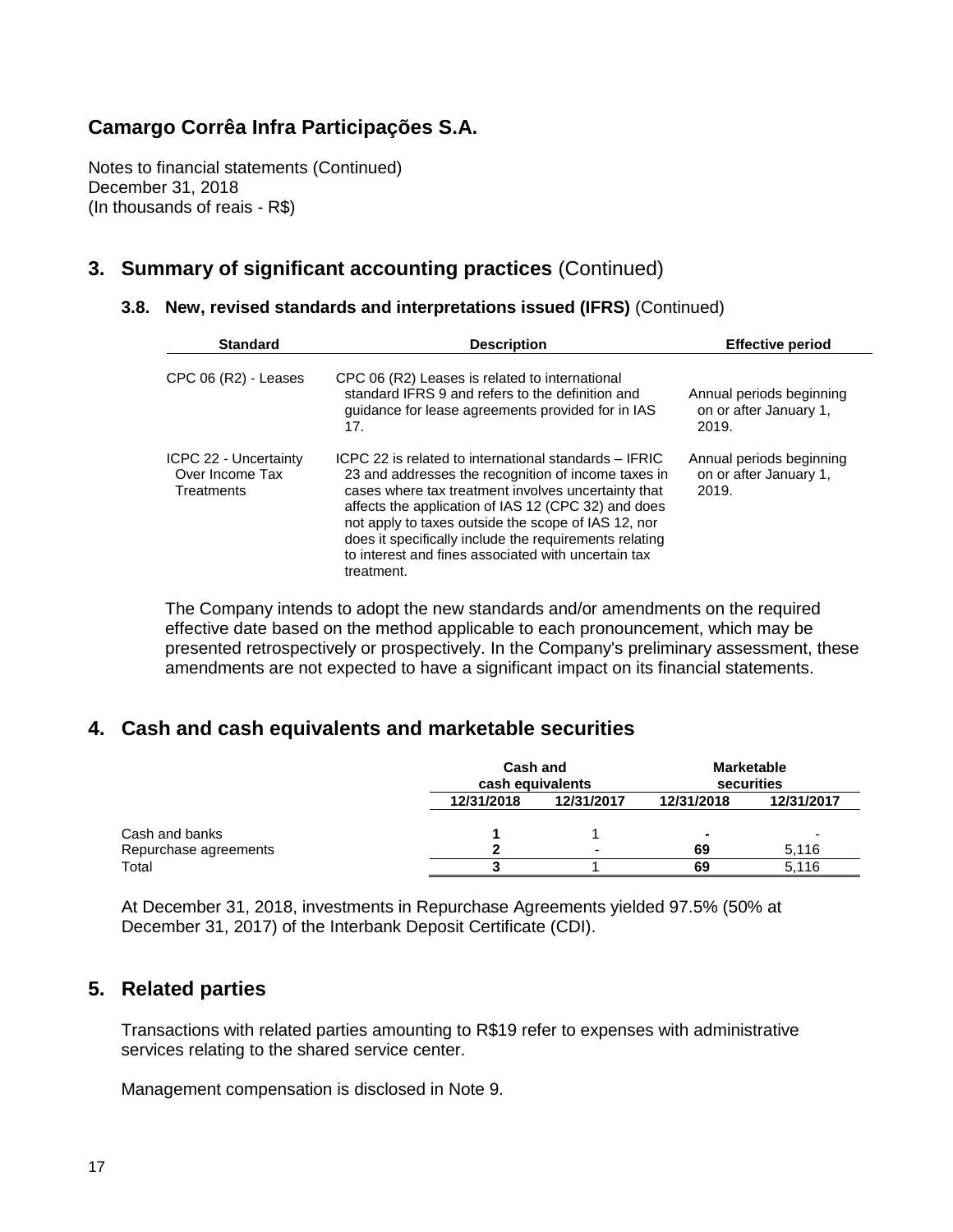Notes to financial statements (Continued) December 31, 2018 (In thousands of reais - R\$)

### **6. Investments**

|                      |            |                     |            | Investees' data |            |            |            |                     |            |               |            |            |
|----------------------|------------|---------------------|------------|-----------------|------------|------------|------------|---------------------|------------|---------------|------------|------------|
|                      |            | Total interest held |            |                 |            | Net income |            | Other comprehensive |            | <b>Equity</b> |            | Investment |
|                      |            | in capital (%)      |            | Equity          |            | (loss)     |            | income              |            | pickup        |            | balance    |
|                      |            |                     |            |                 |            | 12/31/2017 |            |                     |            |               |            |            |
|                      | 12/31/2018 | 12/31/2017          | 12/31/2018 | 12/31/2017      | 12/31/2018 | (a)        | 12/31/2018 | 12/31/2017          | 12/31/2018 | 12/31/2017    | 12/31/2018 | 12/31/2017 |
|                      |            |                     |            |                 |            |            |            |                     |            |               |            |            |
| Subsidiaries:        |            |                     |            |                 |            |            |            |                     |            |               |            |            |
| Camargo Corrêa Infra |            |                     |            |                 |            |            |            |                     |            |               |            |            |
| Projetos S.A. (b)    | 100.00     | 100.00              | 190,202    | 69.220          | 571        | (2,325)    | 2,950      | $\,$ $\,$           | 571        | (2, 325)      | 190.202    | 69,220     |
| Camargo Corrêa Infra |            |                     |            |                 |            |            |            |                     |            |               |            |            |
| Construções S.A.     | 100.00     | 100.00              | 224,035    | 236,066         | (50, 154)  | (11, 176)  |            |                     | (50, 154)  | (11.176)      | 224.035    | 236,066    |
|                      |            |                     |            |                 |            |            | 2,950      |                     | (49, 583)  | (13,501)      | 414.237    | 305,286    |

(a) Equity pickup beginning on October 1, 2017.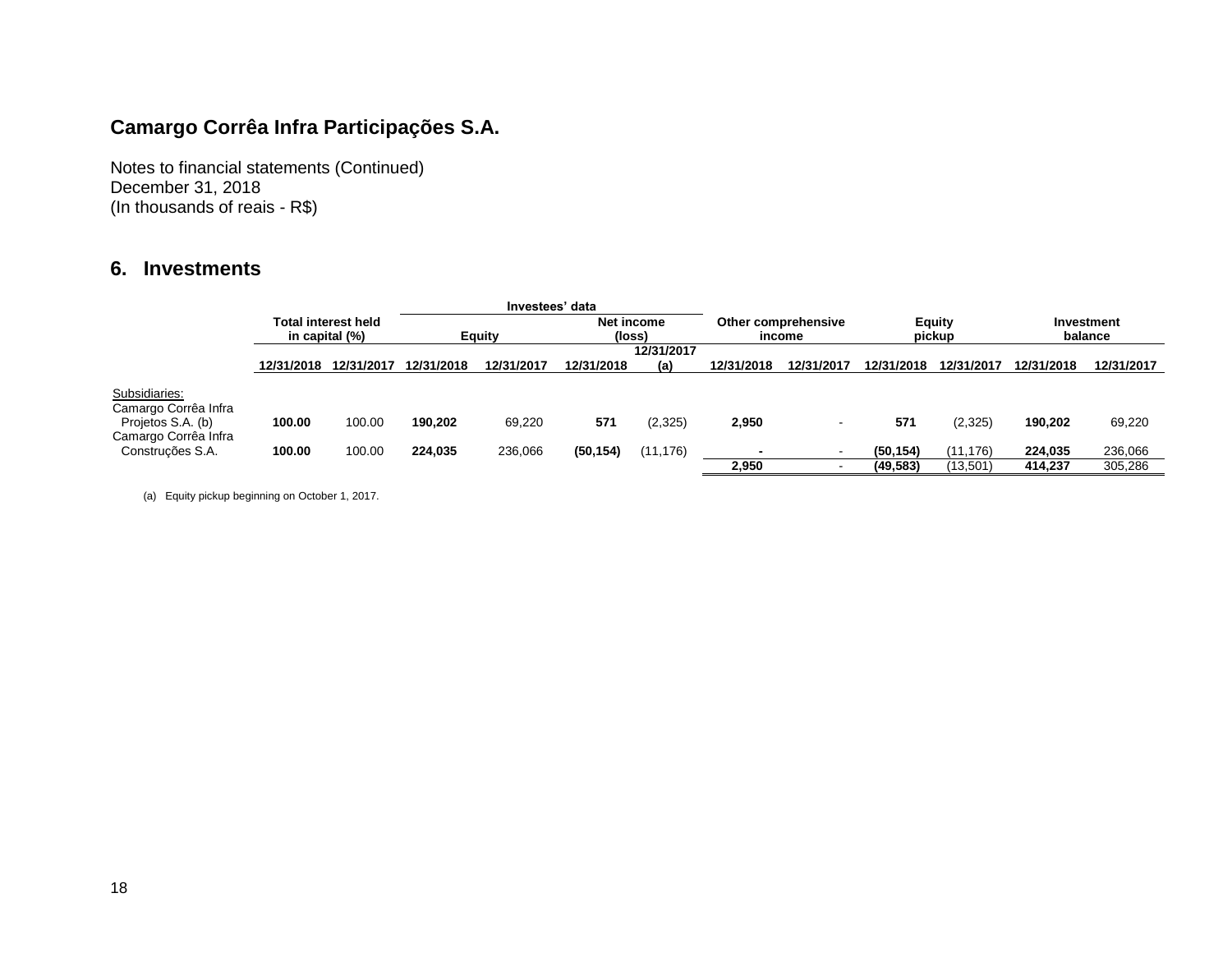Notes to financial statements (Continued) December 31, 2018 (In thousands of reais - R\$)

### **6. Investments** (Continued)

Changes in investments accounted for under the equity method:

| Balance at December 31, 2016                                           |           |
|------------------------------------------------------------------------|-----------|
| Investment subscription Camargo Corrêa Infra e Construções S.A.        | 197.242   |
| Investment subscription Camargo Corrêa Infra e Projetos S.A.           | 41.544    |
| Capital contribution in cash - Camargo Corrêa Infra e Construções S.A. | 50,000    |
| Capital contribution in cash - Camargo Corrêa Infra e Projetos S.A.    | 30,001    |
| Equity pickup (c)                                                      | (13,501)  |
| Balance at December 31, 2017                                           | 305,286   |
|                                                                        |           |
| Capital increase – spin-off (Note 8)                                   | 149.880   |
| Capital increase in cash (FCC)                                         | 4.000     |
| Other comprehensive income                                             | 2.950     |
| Other comprehensive income - investment split-off                      | 2.704     |
| Equity pickup                                                          | (49, 583) |
| Dividends received (a)                                                 | (1,000)   |

(a) On October 14, 2018, the Board of Directors approved payment of dividends amounting to R\$1,000 by subsidiary CCIN.

(b) Camargo Corrêa Infra Projetos S.A. - Colombian unit has an indirect interest of 55% in Consórcio CCC Ituango (the "Consortium") located in Colombia, which is engaged in construction in the Ituango Hydroelectric Project. The deadline for work completion was December 28, 2018. Between April and May 2018, there were serious incidents, which resulted in obstruction of the Cauca river diversion tunnel and water impoundment, suspending the work originally contracted. The contractual term of this project was terminated without completion of such work, but the Consortium has been carrying out contingency work to mitigate the effects of this incident, duly formalized through contractual amendments (AMBs) with the contracting party (currently AMB34 is in force with deadline for June 2019). In addition, the Consortium has been devoting every effort with the contracting party to evaluate the damage caused and any services to be rendered for work completion.

## **7. Payroll, provisions and social contributions**

|                             | 2018 | 2017                     |
|-----------------------------|------|--------------------------|
|                             |      |                          |
| Social Security Tax (INSS)  | 40   | $\overline{\phantom{0}}$ |
| Withholding Tax on salaries | 81   | $\overline{\phantom{0}}$ |
|                             | 121  | $\overline{\phantom{0}}$ |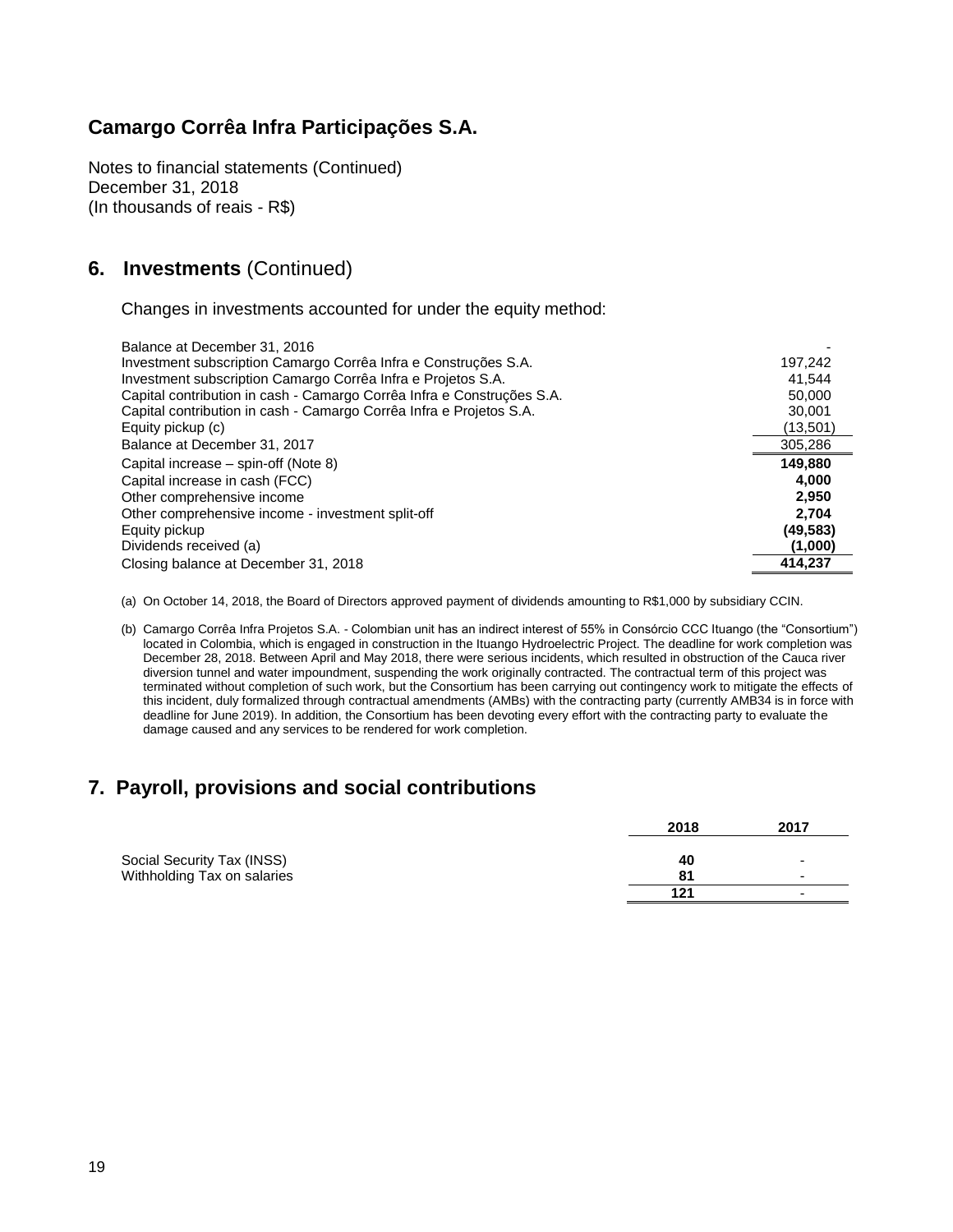Notes to financial statements (Continued) December 31, 2018 (In thousands of reais - R\$)

### **8. Equity**

#### **Capital**

As at December 31, 2018, capital amounts to R\$473,666 (R\$323,786 at December 31, 2017), represented by 238,786,423 registered common shares with no par value at December 31, 2018 and 2017.

On March 30, 2018, the shareholders approved a capital increase in the Company amounting to R\$149,880, with no issue of new shares, by crosschecking interests held to book value on February 28, 2018, in wholly-owned subsidiaries Camargo Corrêa Infra Projetos S.A. and Camargo Corrêa Infra Construções S.A. (Note 1).

#### Earnings (loss) per share

Reconciliation of net loss with amounts used to calculate basic loss per share is as follows:

|                                                                 | 12/31/2018  | 07/27/2017 to<br>12/31/2017 |
|-----------------------------------------------------------------|-------------|-----------------------------|
| Numerator<br>Allocation of loss for the year to shareholders    | (51, 985)   | (13, 400)                   |
| Denominator<br>Weighted average number of shares (in thousands) | 238,786,423 | 95.515.169                  |
| Basic and diluted loss per share (in reais)                     | (0.22)      | (0.14)                      |

The Company has no convertible debt or stock options granted that could dilute earnings (loss) per share.

### **9. Information on the nature of expenses recognized in the statement of profit or loss**

The Company presented its statement of profit or loss classifying expenses based on their function. Information on the nature of these expenses recognized in the statement of profit or loss is as follows:

|                                          | 12/31/2018  | 07/27/2017 to<br>12/31/2017 |
|------------------------------------------|-------------|-----------------------------|
| Transportation, travel and meal expenses |             |                             |
| Tax expenses                             | (23)<br>(2) |                             |
| Management compensation (Note 5)         | (1, 478)    |                             |
| Third-party services                     | (1.021)     |                             |
| Total                                    | (2,524)     |                             |
| General and administrative expenses      | (2,524)     |                             |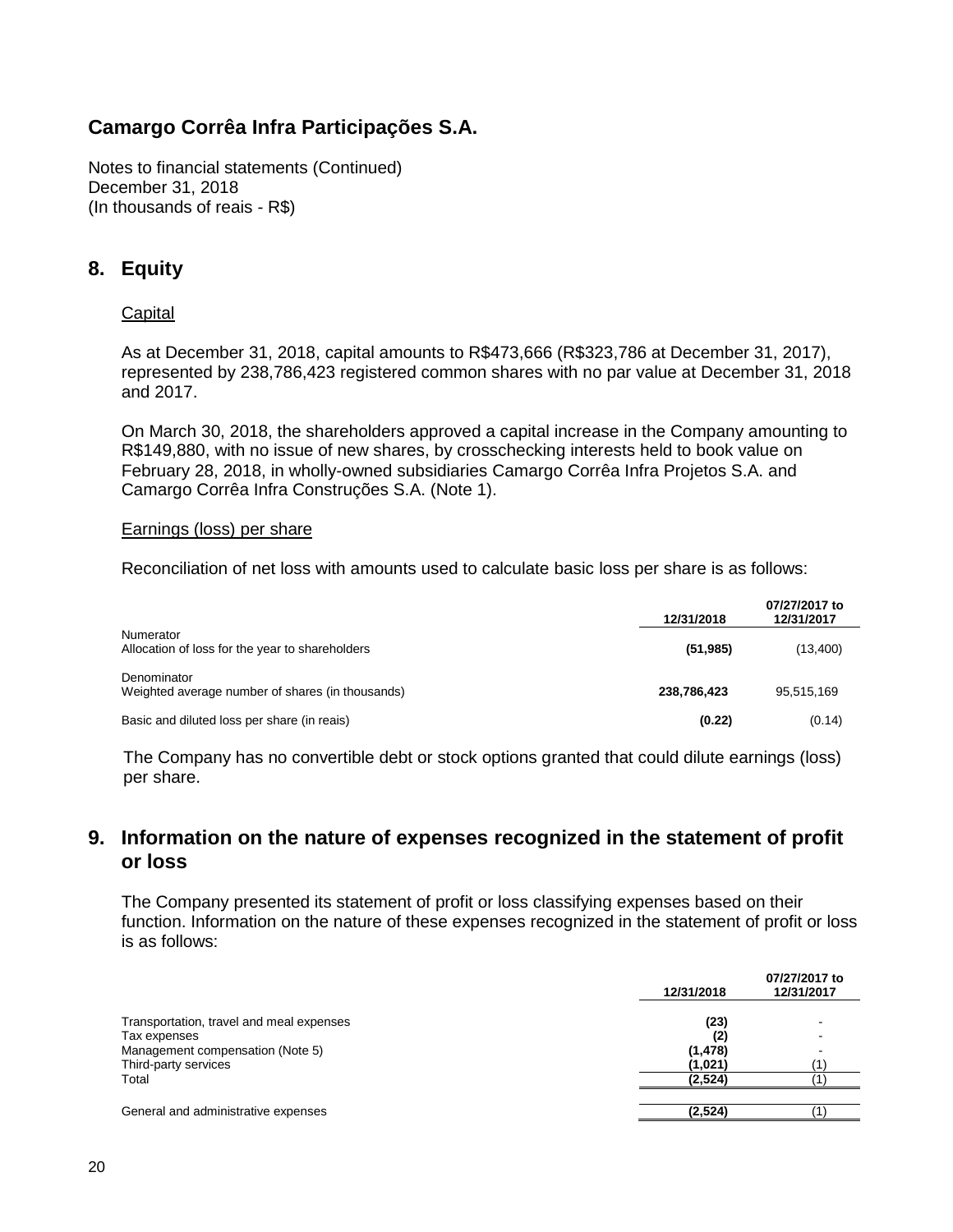Notes to financial statements (Continued) December 31, 2018 (In thousands of reais - R\$)

## **10. Finance income/(costs)**

|                          | 12/31/2018 | 07/27/2017 to<br>12/31/2017 |
|--------------------------|------------|-----------------------------|
| Finance income           |            |                             |
| Financial yield          | 128        | 147                         |
| Other finance income (*) | (5)        |                             |
|                          | 123        | 147                         |
| Finance costs            |            |                             |
| Bank charges             | (1)        | (8)                         |
| Finance income/(costs)   | 122        | 139                         |

(\*) Federal contribution taxes on gross revenue for Social Integration Program (PIS) and for Social Security Financing (COFINS) on finance income.

## **11. Current income and social contribution taxes**

#### Reconciliation of income and social contribution taxes

|                                                                                | 12/31/2018 | 07/27/2017 to<br>12/31/2017 |
|--------------------------------------------------------------------------------|------------|-----------------------------|
| Loss before income and social contribution taxes                               | (51, 987)  | (13, 363)                   |
| Rates (15% income tax, plus 10% surtax, and 9% social contribution tax)        | 34%        | 34%                         |
| Income and social contribution taxes at statutory rates                        | 17.676     | 4.543                       |
| Adjustments to determine effective income and social contributions taxes:      |            |                             |
| Permanent additions - equity pickup                                            | (16, 859)  | (4,590)                     |
| Deferred tax assets not recorded on current income and social contribution tax |            |                             |
| losses                                                                         | (817)      |                             |
| Portion exempted from surtax                                                   |            | 10                          |
| Current income and social contribution tax expense                             |            | (37)                        |
|                                                                                |            |                             |

### **12. Financial instruments**

#### **12.1. Policy for taking out derivative financial instruments**

Due to the financial obligations assumed by the Company, following guidelines established by the Board of Directors, derivative financial instruments may be taken out to minimize exchange and interest rate risks assumed from the operations, complying with exposure levels associated with those risks. As mentioned in Note 3.3, at December 31, 2018, the Company did not have derivative financial instruments.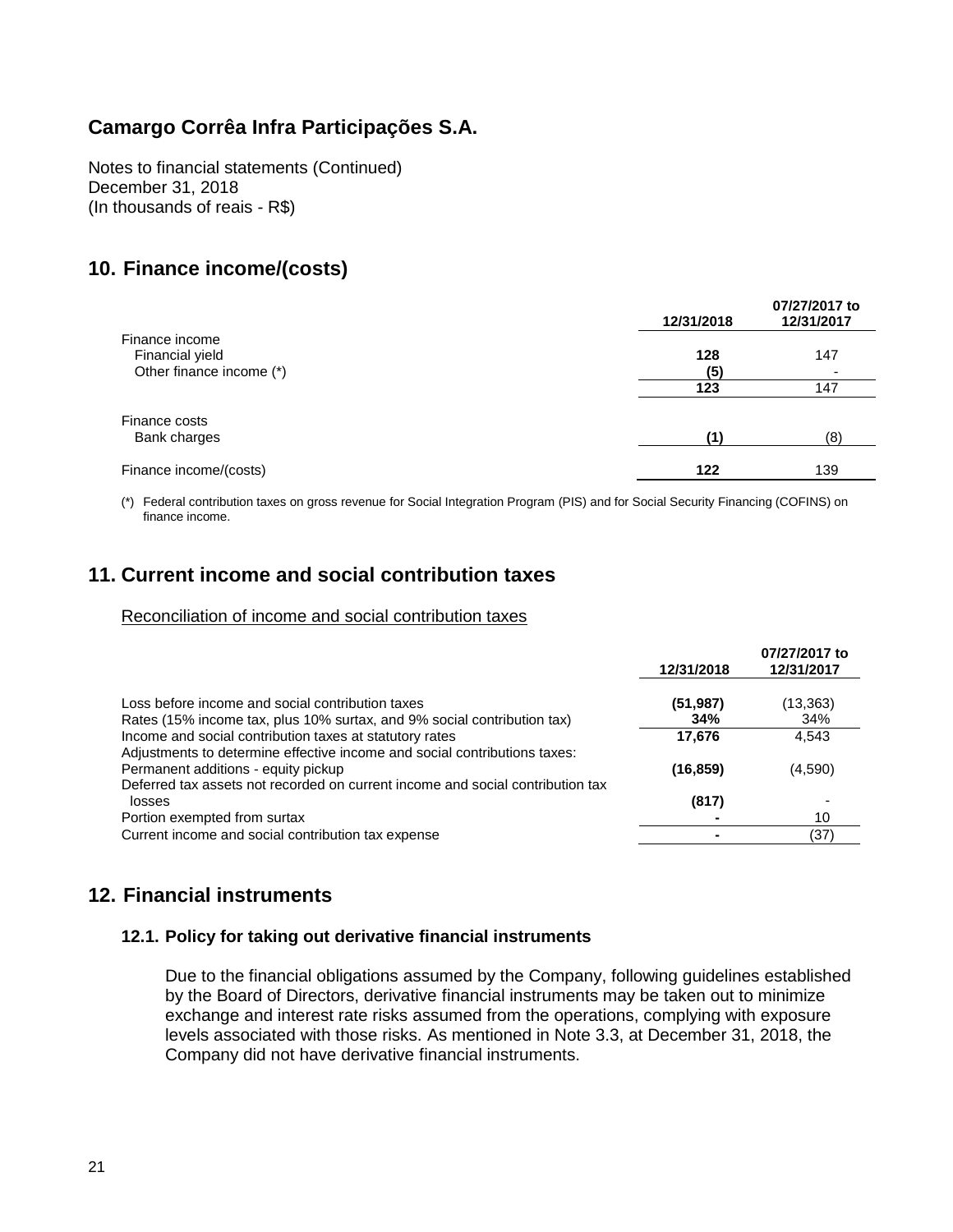Notes to financial statements (Continued) December 31, 2018 (In thousands of reais - R\$)

### **12. Financial instruments** (Continued)

#### **12.2. Financial instruments by category**

Significant financial instruments and their amounts stated in the financial statements, by category, are as follows: Book value of these financial instruments are shown below:

|                                                                   | <b>Fair value</b><br>hierarchy | Category                             | 12/31/2018 | 12/31/2017 |
|-------------------------------------------------------------------|--------------------------------|--------------------------------------|------------|------------|
| Financial assets                                                  |                                |                                      |            |            |
| Cash equivalents and marketable<br>securities (Note 4)            |                                | Fair value through profit<br>or loss | 69         | 5.116      |
| <b>Financial liabilities</b><br>Transactions with related parties |                                | Amortized cost                       | 19         |            |

For the determination of fair values of financial instruments and investments measured at fair value through profit or loss, at the end of each year, the Company calculates these amounts based on information available in the futures market, in addition to consulting financial institutions with which the transactions were conducted. There are no significant differences between book value and fair value of the financial instruments.

#### Fair value hierarchy

The Company uses the following hierarchy to determine and disclose the fair value of financial instruments through the measurement technique:

Level 1: prices quoted (without adjustments) in active markets for identical assets or liabilities;

Level 2: other techniques for which all inputs that have a significant effect on the fair value recorded are observable, whether directly or indirectly;

Level 3: techniques using inputs that have a significant effect on the fair value recorded that are not based on observable market data.

For the year ended December 31, 2018, there were no transfers between Level 1 and Level 2 fair value measurements or transfers between Level 3 and Level 2 fair value measurements. The Company uses Level 2 of the fair value hierarchy, as defined by CPC 39.